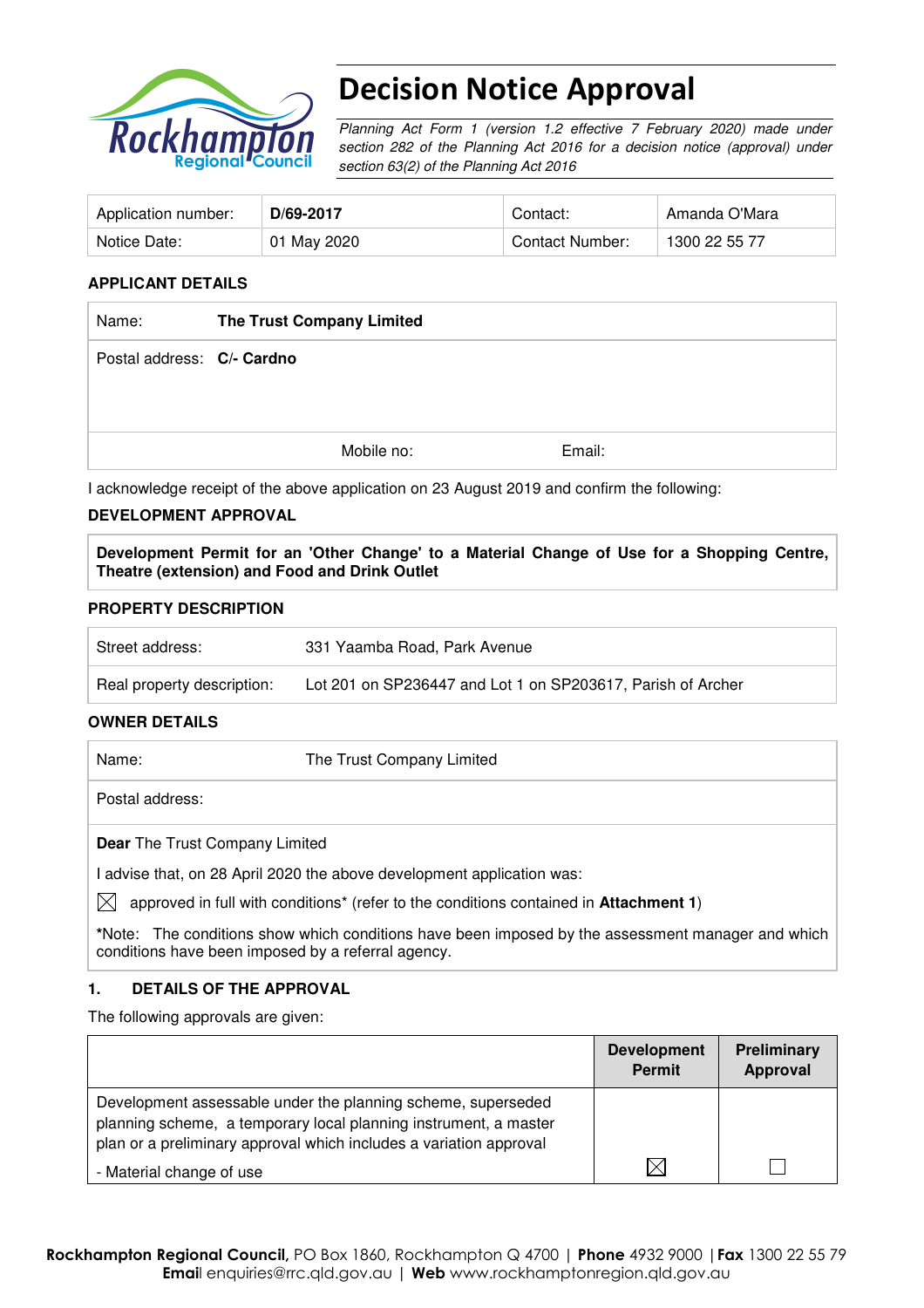# **2. CONDITIONS**

This approval is subject to the conditions in Attachment 1.

## **3. FURTHER DEVELOPMENT PERMITS REQUIRED**

Please be advised that the following development permits are required to be obtained before the development can be carried out:

| Type of development permit required | Subject of the required development permit |
|-------------------------------------|--------------------------------------------|
| <b>Operational Works</b>            | Road Works                                 |
|                                     | <b>Parking Works</b>                       |
|                                     | Sewerage Works                             |
|                                     | <b>Water Works</b>                         |
|                                     | Stormwater Works                           |
|                                     | Site Works                                 |
|                                     | <b>Landscaping Works</b>                   |
|                                     | Roof and Allotment Drainage Works          |
| <b>Building Works</b>               | <b>Demolition Works</b>                    |
|                                     | <b>Building Works</b>                      |
| Plumbing and Drainage Works         |                                            |

# **4. REFERRAL AGENCIES**

The following Referral Agencies were activated by this application.

| For an application involving                                                                                                                                                                           | Name of<br>agency                                                                         | <b>Status</b> | <b>Address</b>                                                              |  |                                       |                                     |
|--------------------------------------------------------------------------------------------------------------------------------------------------------------------------------------------------------|-------------------------------------------------------------------------------------------|---------------|-----------------------------------------------------------------------------|--|---------------------------------------|-------------------------------------|
| <b>STATE TRANSPORT INFRASTRUCTURE (Generally)</b>                                                                                                                                                      |                                                                                           |               |                                                                             |  |                                       |                                     |
| Schedule 10, Part 9, Division 4, Subdivision 1, Table 1 - Aspect of development stated in schedule 20                                                                                                  |                                                                                           |               |                                                                             |  |                                       |                                     |
| Development application for an aspect of<br>development stated in schedule 20 that is<br>assessable development under a local<br>categorising instrument or section 21, if-                            | The chief<br>executive of<br>the department<br>in<br>which the                            | Concurrence   | Department of State<br>Development,<br>Manufacturing,<br>Infrastructure and |  |                                       |                                     |
| (a) the development is for a purpose stated<br>in schedule 20, column 1 for the aspect; and                                                                                                            | Planning<br>Act 2016 is<br>Administered:<br>Department of<br><b>State</b><br>Development, |               |                                                                             |  | Planning<br>Online lodgement          |                                     |
| (b) the development meets or exceeds the<br>threshold-                                                                                                                                                 |                                                                                           |               |                                                                             |  |                                       | using MyDAS2:<br>https://prod2.dev- |
| (i) for development in local government area<br>1-stated in schedule 20, column 2 for the                                                                                                              |                                                                                           |               |                                                                             |  | assess.qld.gov.au/suit<br>e/          |                                     |
| purpose; or                                                                                                                                                                                            | Manufacturing,<br>Infrastructure                                                          |               | Email:                                                                      |  |                                       |                                     |
| (ii) for development in local government area<br>2-stated in schedule 20, column 3 for the                                                                                                             | and Planning                                                                              |               |                                                                             |  | RockhamptonSARA@<br>dsdmip.qld.gov.au |                                     |
| purpose; and                                                                                                                                                                                           |                                                                                           |               | Postal:                                                                     |  |                                       |                                     |
| (c) for development in local government<br>area 1-the development is not for an                                                                                                                        |                                                                                           |               | <b>PO Box 113</b>                                                           |  |                                       |                                     |
| accommodation activity or an office at<br>premises wholly or partly in the excluded<br>area                                                                                                            |                                                                                           |               | Rockhampton Qld<br>4700                                                     |  |                                       |                                     |
| However, if the development is for a<br>combination of purposes stated in the same<br>item of schedule 20, the threshold is for the<br>combination of purposes and not for each<br>individual purpose. |                                                                                           |               |                                                                             |  |                                       |                                     |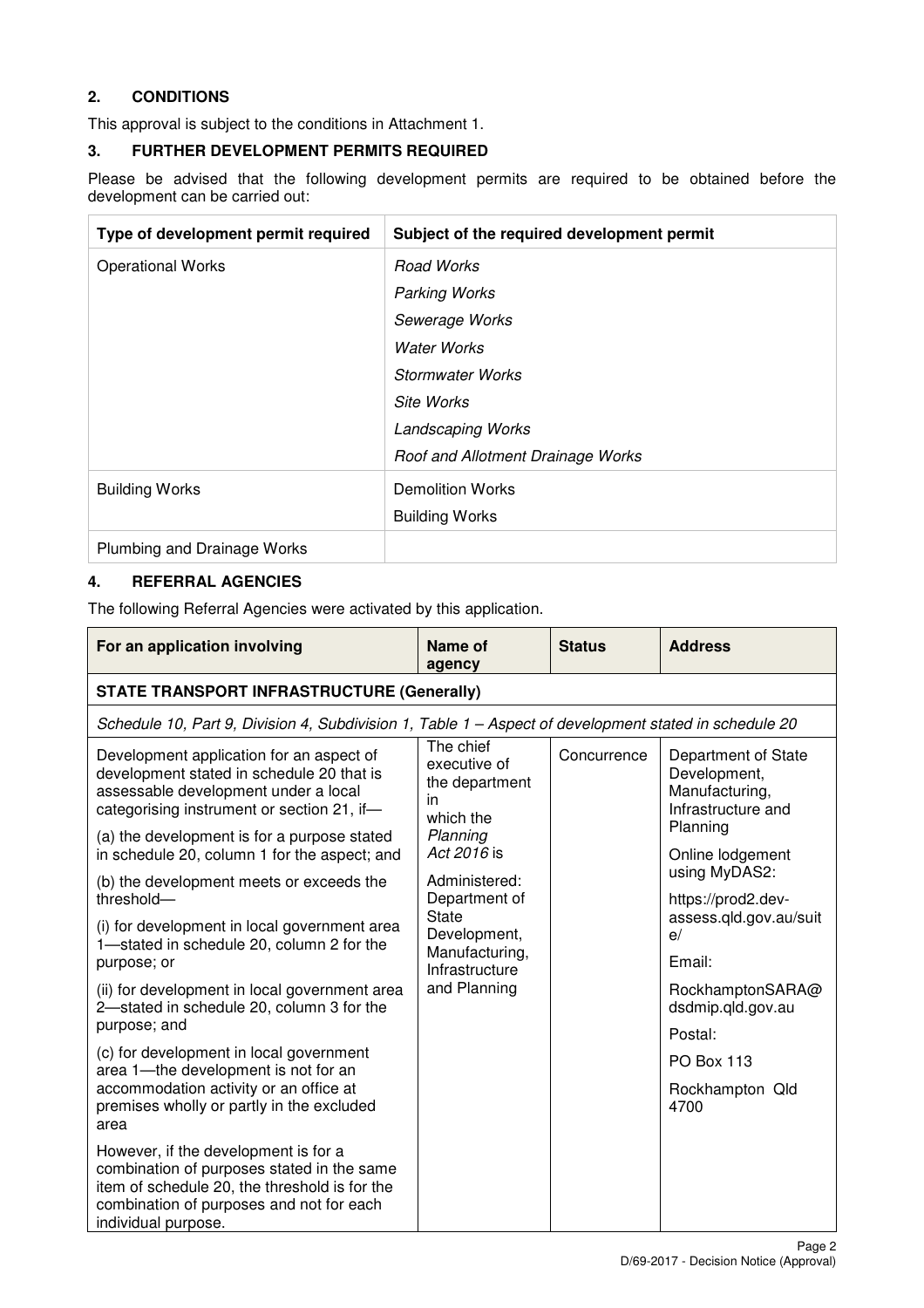## **STATE TRANSPORT INFRASTRUCTURE (State transport corridors and future State transport corridors)**

Schedule 10, Part 9, Division 4, Subdivision 2, Table 4 – Material change of use of premises near a State transport corridor or that is a future State transport corridor

| Development application for a material<br>change of use, other than an excluded<br>material change of use, that is assessable<br>development under a local categorising<br>instrument, if all or part of the premises-<br>(a) are within 25m of a State transport<br>corridor; or<br>(b) are a future State transport corridor; or<br>$(c)$ are-<br>(i) adjacent to a road that intersects with a<br>State-controlled road; and<br>(ii) within 100m of the intersection | The chief<br>executive of<br>the department<br>in<br>which the<br>Planning<br>Act 2016 is<br>Administered:<br>Department of<br>State<br>Development,<br>Manufacturing,<br>Infrastructure<br>and Planning | Concurrence | Department of State<br>Development,<br>Manufacturing,<br>Infrastructure and<br>Planning<br>Online lodgement<br>using MyDAS2:<br>https://prod2.dev-<br>assess.qld.gov.au/suit<br>e/<br>Email:<br>RockhamptonSARA@<br>dsdmip.qld.gov.au<br>Postal:<br><b>PO Box 113</b> |
|-------------------------------------------------------------------------------------------------------------------------------------------------------------------------------------------------------------------------------------------------------------------------------------------------------------------------------------------------------------------------------------------------------------------------------------------------------------------------|----------------------------------------------------------------------------------------------------------------------------------------------------------------------------------------------------------|-------------|-----------------------------------------------------------------------------------------------------------------------------------------------------------------------------------------------------------------------------------------------------------------------|
|                                                                                                                                                                                                                                                                                                                                                                                                                                                                         |                                                                                                                                                                                                          |             | Rockhampton Qld<br>4700                                                                                                                                                                                                                                               |

**INFRASTRUCTURE-RELATED REFERRALS (Electricity Infrastructure)**

Schedule 10, Part 9, Division 2, Table 2 – Material change of use of premises near a substation site or subject to an easement

| Development application for a material<br>change of use that is assessable<br>development under a local categorising<br>instrument and does not relate to        | The chief<br>executive of<br>the distribution<br>entity: | Advice | Postal:<br>Ergon Energy (Town<br>Planning) |
|------------------------------------------------------------------------------------------------------------------------------------------------------------------|----------------------------------------------------------|--------|--------------------------------------------|
| reconfiguring a lot, if-                                                                                                                                         |                                                          |        | PO Box 1090                                |
| (a) all or part of the premises are within 100m<br>of a substation site; or                                                                                      |                                                          |        | Townsville Old                             |
| (b) both of the following apply-                                                                                                                                 |                                                          |        | Email:                                     |
| (i) all or part of the premises are subject to an<br>easement for the benefit of a distribution<br>entity, or transmission entity, under the<br>Electricity Act; |                                                          |        | townplanning@energyq.<br>com.au            |
| (ii) the easement is for a transmission grid or<br>supply network                                                                                                |                                                          |        |                                            |

# **5. THE APPROVED PLANS**

### **The approved development must be completed and maintained generally in accordance with the approved drawings and documents:**

| <b>Drawing/report title</b>                     | <b>Prepared by</b>                | Date         | Reference number | Version /<br><b>issue</b> |
|-------------------------------------------------|-----------------------------------|--------------|------------------|---------------------------|
| <b>Cover Sheet</b>                              | <b>Commercial Design</b><br>Group | 3 March 2020 | DA001-F          | F                         |
| <b>Proposed Carpark</b><br>Level Plan - Stage 1 | <b>Commercial Design</b><br>Group | 3 March 2020 | DA010-F          | F                         |
| Ergon Easement<br>Overlay<br>(Amended by Ergon) | <b>Commercial Design</b><br>Group | 6 April 2020 | DA101-J          | J                         |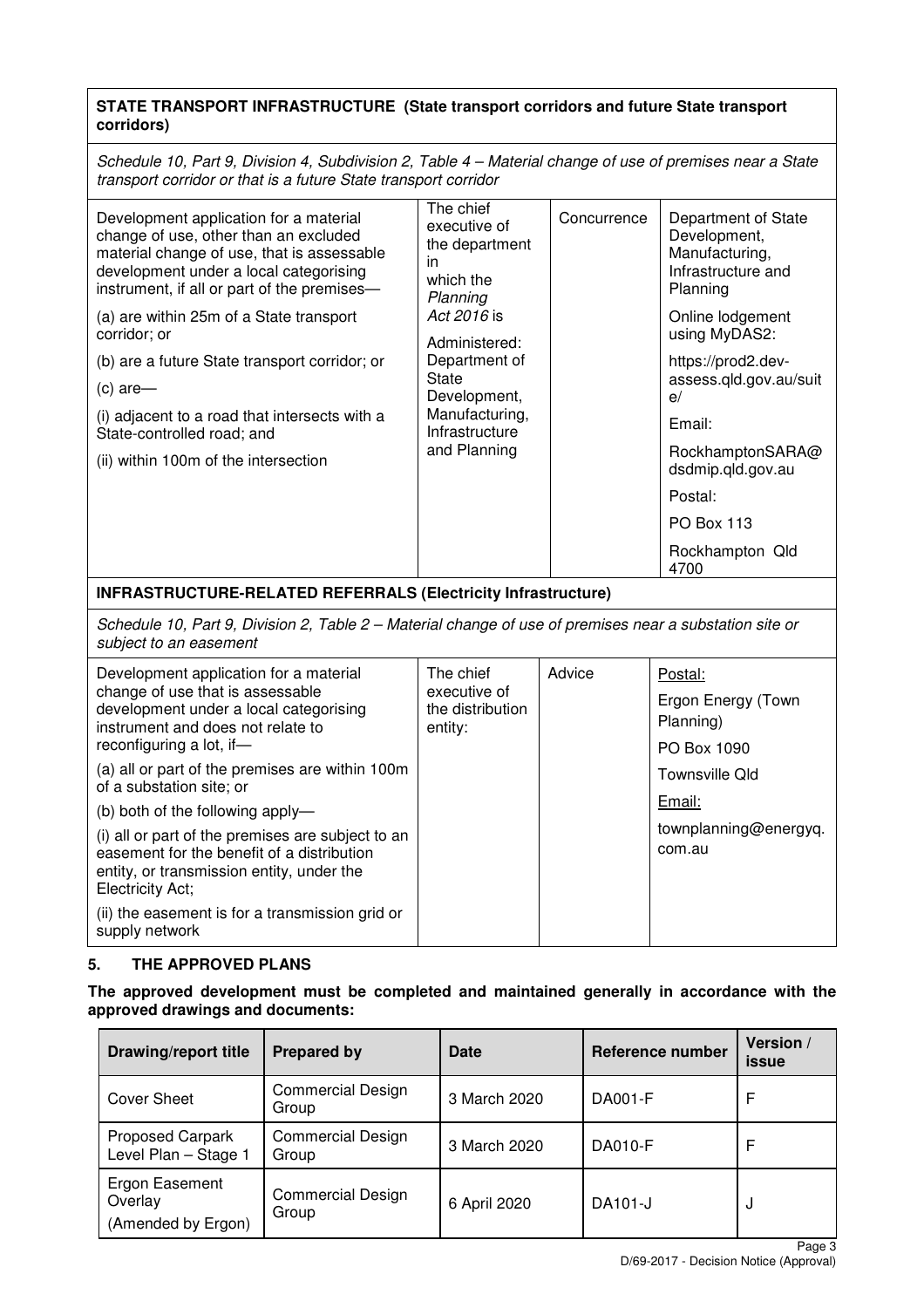| <b>Drawing/report title</b>                    | <b>Prepared by</b>                | <b>Date</b>          | <b>Reference number</b> | Version /<br>issue |
|------------------------------------------------|-----------------------------------|----------------------|-------------------------|--------------------|
| Proposed Roof Plan<br>$-$ Stage 1              | <b>Commercial Design</b><br>Group | 3 March 2020         | DA012-D                 | D                  |
| <b>Proposed Elevations</b><br>- Stage 1        | <b>Commercial Design</b><br>Group | 3 March 2020         | DA030-C                 | C                  |
| Proposed Landscape<br>Plan - Stage 1           | <b>Commercial Design</b><br>Group | 3 July 2019          | DA060-D                 | D                  |
| Proposed Carpark<br>Level Plan - Stage 2       | <b>Commercial Design</b><br>Group | 3 March 2020         | DA100-F                 | F                  |
| <b>Proposed Retail</b><br>Level Plan - Stage 2 | <b>Commercial Design</b><br>Group | 3 March 2020         | DA101-I                 |                    |
| Proposed Roof Plan<br>- Stage 2                | <b>Commercial Design</b><br>Group | 3 March 2020         | DA102-E                 | E                  |
| Proposed Landscape<br>Plan - Stage 2           | <b>Commercial Design</b><br>Group | 3 March 2020         | DA600-E                 | E                  |
| <b>Swept Path Analysis</b><br>12.5 HRV         | Cardno                            | 22 May 2017          | CEB06360-SK05           | B                  |
| <b>Swept Path Analysis</b><br>$-19m AV$        | Cardno                            | 22 May 2017          | CEB06360-SK06           | B                  |
| Swept Path Analysis<br>$-9.5m$ RoRo RCV        | Cardno                            | 31 June 2019         | CEB06360-SK09           | B                  |
| Swept Path Analysis<br>12.5m HRV               | Cardno                            | 31 June 2019         | CEB06360-SK10           | B                  |
| <b>Swept Path Analysis</b><br>8.8m MRV         | Cardno                            | 31 June 2019         | CEB06360-SK11           | B                  |
| Stormwater<br>Management Plan                  | Cardno                            | 21 June 2017         | 423117-036-R1V1         | 1                  |
| Proposed Pipe<br>Realignment<br>(Stormwater)   | Cardno                            | 13 June 2017         | 423117-036-R1V1A        | 1                  |
| Civil Engineering<br>Response                  | Cardno                            | 22 June 2017         | 170620                  | 1                  |
| <b>Traffic Engineering</b><br>Response         | Cardno                            | 21 September<br>2017 | CEB06360                |                    |
| Proposed Expansion<br>$-$ Sheet 1 of 2         | Cardno                            | 8 June 2017          | R2017033-CI-SK02        | C                  |
| Proposed Expansion<br>- Sheet 2 of 2           | Cardno                            | 8 June 2017          | R2017033-CI-SK03        | C                  |
| <b>Traffic Impact</b><br>Assessment            | Cardno                            | June 2017            | CEB06360 - 002          | 002                |
| <b>Traffic Impact</b><br>Assessment            | Cardno                            | 7 August 2019        | CEB06360A - 001         | 001                |
| Proposed Carpark<br>Level Plan - Stage 1       | <b>Commercial Design</b><br>Group | 3 July 2019          | DA010-E                 | E                  |
| Proposed Roof Plan<br>$-$ Stage 1              | <b>Commercial Design</b><br>Group | 3 July 2019          | DA012-C                 | $\mathsf C$        |
| <b>Proposed Elevations</b><br>$-$ Stage 1      | <b>Commercial Design</b><br>Group | 14 June 2019         | DA030-B                 | B                  |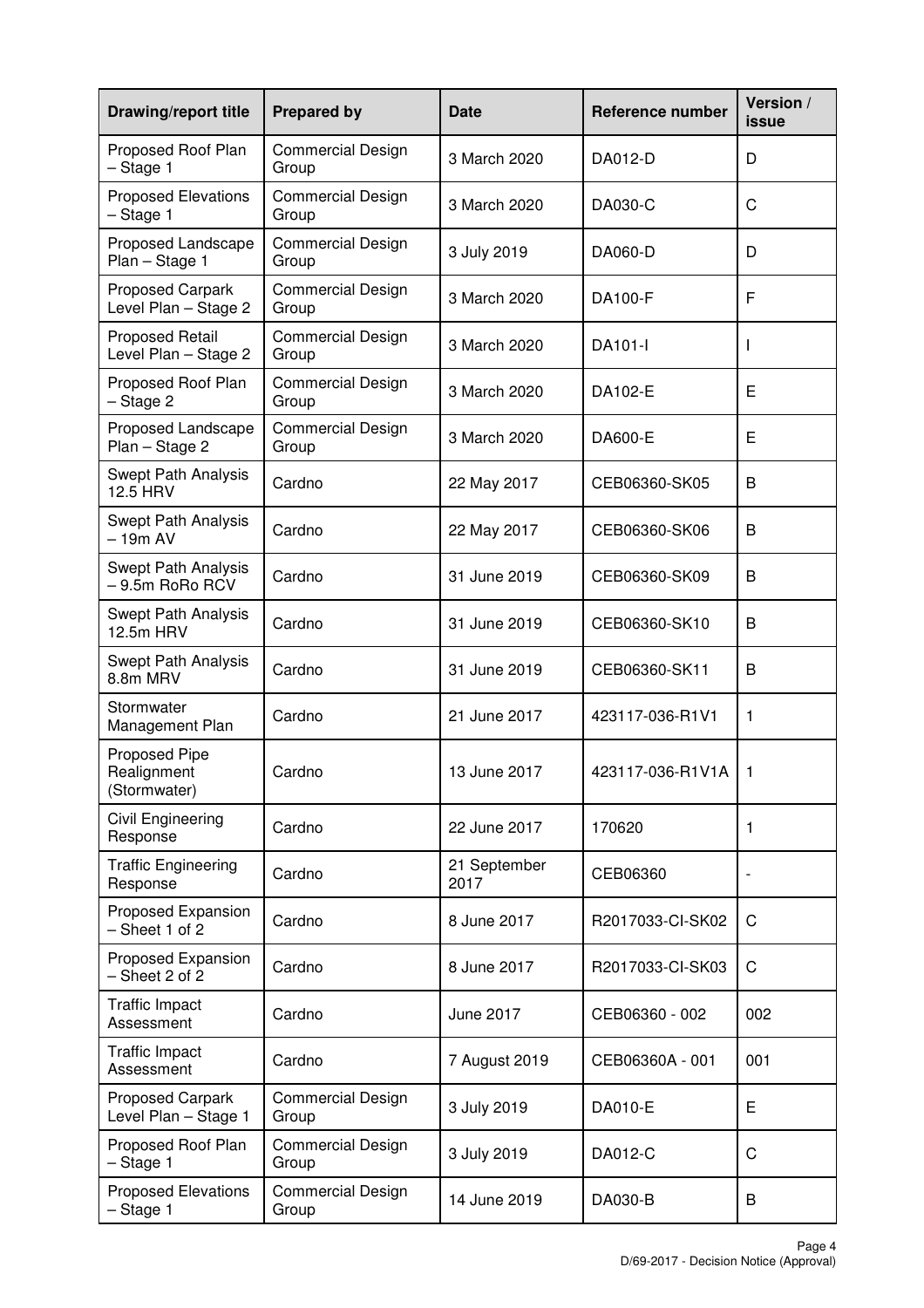| <b>Drawing/report title</b>                    | <b>Prepared by</b>                | Date          | <b>Reference number</b> | Version /<br><i>issue</i> |
|------------------------------------------------|-----------------------------------|---------------|-------------------------|---------------------------|
| Perspectives - Stage                           | <b>Commercial Design</b><br>Group | 14 June 2017  | DA090-A                 | B                         |
| Perspectives                                   | Commercial Design<br>Group        | 14 June 2017  | DA900-B                 | B                         |
| Proposed Landscape<br>Plan - Stage 1           | <b>Commercial Design</b><br>Group | 3 July 2019   | DA050-C                 | C                         |
| Proposed Carpark<br>Level Plan - Stage 2       | <b>Commercial Design</b><br>Group | 3 July 2019   | DA100-E                 | E                         |
| <b>Proposed Retail</b><br>Level Plan - Stage 2 | <b>Commercial Design</b><br>Group | 5 August 2019 | DA101-H                 | н                         |
| Proposed Section &<br>Elevation - Stage 2      | <b>Commercial Design</b><br>Group | 3 July 2019   | DA200-C                 | C                         |
| <b>Proposed Elevations</b><br>- Stage 2        | <b>Commercial Design</b><br>Group | 3 July 2019   | DA300-C                 | С                         |
| Proposed Landscape<br>Plan - Stage 2           | <b>Commercial Design</b><br>Group | 3 July 2019   | DA600-D                 | D                         |
| <b>Materials Pallette</b>                      | <b>Commercial Design</b><br>Group | 14 June 2017  | DA800-B                 | B                         |

# **6. CURRENCY PERIOD FOR THE APPROVAL (s.85 of the Planning Act)**

The standard currency periods stated in section 85 of Planning Act 2016 apply to each aspect of development in this approval, if not stated in the conditions of approval attached.

# **7. STATEMENT OF REASONS**

| Description of the<br>development | Material Change of Use for a Shopping Centre, Theatre (extension) and<br>a Food and Drink Outlet                                                                                                                                                                                                                                                                                             |  |
|-----------------------------------|----------------------------------------------------------------------------------------------------------------------------------------------------------------------------------------------------------------------------------------------------------------------------------------------------------------------------------------------------------------------------------------------|--|
| <b>Reasons for Decision</b>       | The proposed change does not compromise the strategic<br>a)<br>framework in the Rockhampton Region Planning Scheme 2015;                                                                                                                                                                                                                                                                     |  |
|                                   | Assessment of the change against the relevant zone purpose,<br>b)<br>codes and<br>planning<br>planning<br>scheme<br>scheme<br>policies<br>demonstrates that the proposed development will not cause<br>impacts on<br>the surrounding<br>significant<br>adverse<br>natural<br>environment, built environment and infrastructure, community<br>facilities, or local character and amenity; and |  |
|                                   | The proposed development does not compromise the relevant<br>C)<br>State Planning Policy.                                                                                                                                                                                                                                                                                                    |  |
| <b>Assessment Benchmarks</b>      | The proposed development was assessed against the following<br>assessment benchmarks:                                                                                                                                                                                                                                                                                                        |  |
|                                   | Major Centre Zone Code;<br>٠                                                                                                                                                                                                                                                                                                                                                                 |  |
|                                   | Access, Parking and Transport Code;                                                                                                                                                                                                                                                                                                                                                          |  |
|                                   | Landscape Code;<br>$\bullet$                                                                                                                                                                                                                                                                                                                                                                 |  |
|                                   | Stormwater Management Code;                                                                                                                                                                                                                                                                                                                                                                  |  |
|                                   | Waste Management Code; and<br>$\bullet$                                                                                                                                                                                                                                                                                                                                                      |  |
|                                   | Water and Sewer Code.<br>$\bullet$                                                                                                                                                                                                                                                                                                                                                           |  |
| <b>Matters prescribed by</b>      | The State Planning Policy - Part E;<br>٠                                                                                                                                                                                                                                                                                                                                                     |  |
| regulation                        | The Central Queensland Regional Plan;                                                                                                                                                                                                                                                                                                                                                        |  |
|                                   | The Rockhampton Region Planning Scheme 2015;                                                                                                                                                                                                                                                                                                                                                 |  |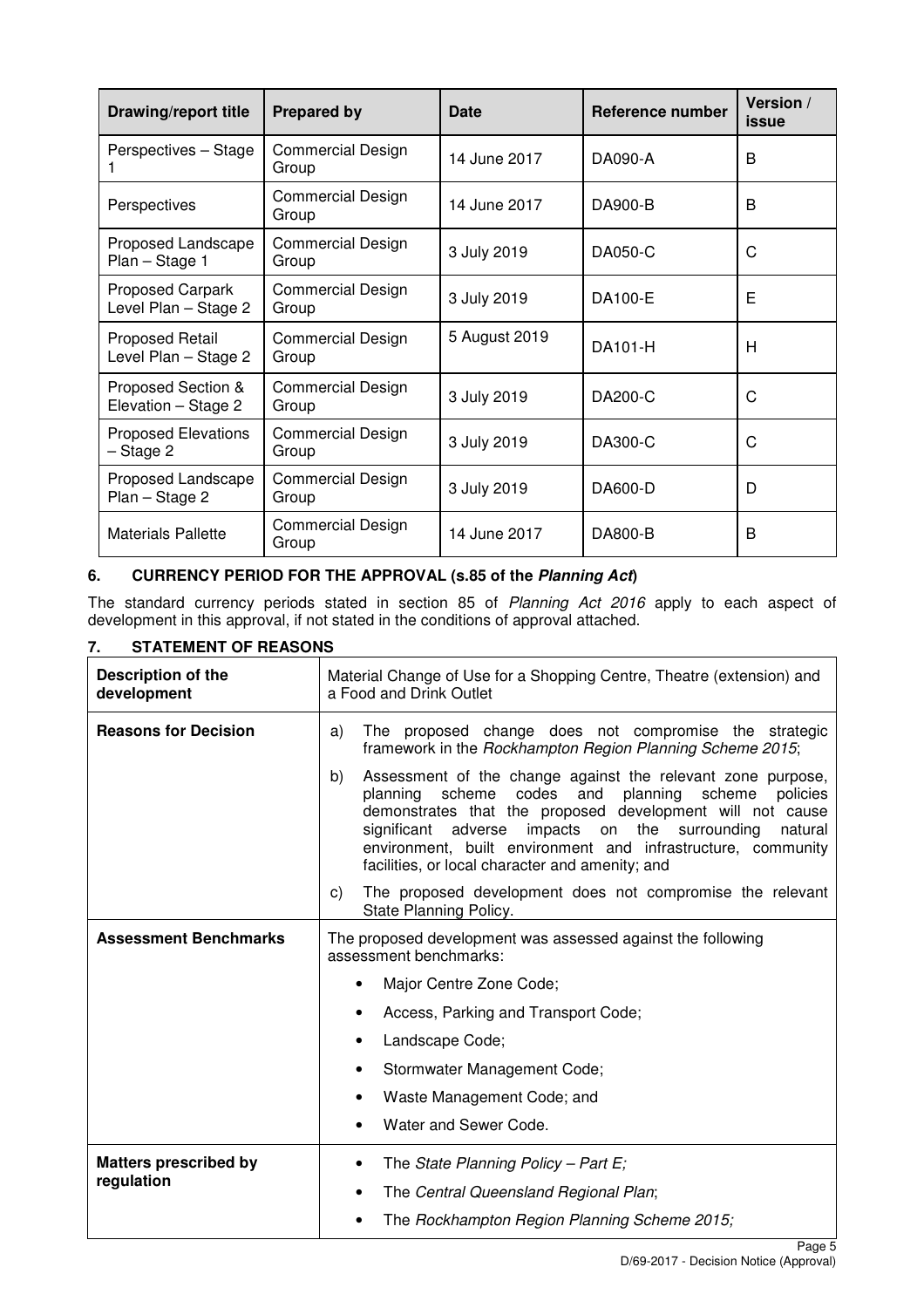|  |  | The common material, being the material submitted with the<br>application. |  |  |  |  |  |  |  |
|--|--|----------------------------------------------------------------------------|--|--|--|--|--|--|--|
|--|--|----------------------------------------------------------------------------|--|--|--|--|--|--|--|

# **8. APPEAL RIGHTS**

The rights of an applicant to appeal to a tribunal or the Planning and Environment Court against a decision about a development application are set out in chapter 6, part 1 of the Planning Act 2016. There may also be a right to make an application for a declaration by a tribunal (see chapter 6, part 2 of the Planning Act 2016).

#### Appeal by an applicant

An applicant for a development application may appeal to the Planning and Environment Court against the following:

- the refusal of all or part of the development application
- a provision of the development approval
- the decision to give a preliminary approval when a development permit was applied for
- a deemed refusal of the development application.

An applicant may also have a right to appeal to the Development tribunal. For more information, see schedule 1 of the Planning Act 2016.

The timeframes for starting an appeal in the Planning and Environment Court are set out in section 229 of the Planning Act 2016.

**Attachment 2** is an extract from the Planning Act 2016 that sets out the applicant's appeal rights and the appeal rights of a submitter.

#### **9. WHEN THE DEVELOPMENT APPROVAL TAKES EFFECT**

This development approval takes effect:

From the time the decision notice is given  $-$  if there is no submitter and the applicant does not appeal the decision to the court.

Or

When the submitter's appeal period ends  $-$  if there is a submitter and the applicant does not appeal the decision to the court.

Or

Subject to the decision of the court, when the appeal is finally decided  $-$  if an appeal is made to the court.

#### **10. ASSESSMENT MANAGER**

| Name: | Tarnya Fitzgibbon      | Signature: | Date: 01 May 2020 |
|-------|------------------------|------------|-------------------|
|       | <b>COORDINATOR</b>     |            |                   |
|       | DEVELOPMENT ASSESSMENT |            |                   |

C/C Department of State Development, Manufacturing, Infrastructure and Planning - RockhamptonSARA@dsdmip.qld.gov.au C/C Ergon Energy (Town Planning) - townplanning@energyq.com.au

#### **Attachment 1 – Conditions of the approval**

**Part 1 – Conditions imposed by the assessment manager [Note: where a condition is imposed about** infrastructure under Chapter 4 of the Planning Act 2016, the relevant provision of the Act under which this condition was imposed must be specified.]

#### **Part 2 – Conditions required by the referral agency response**

#### **Attachment 2—Extract on appeal rights**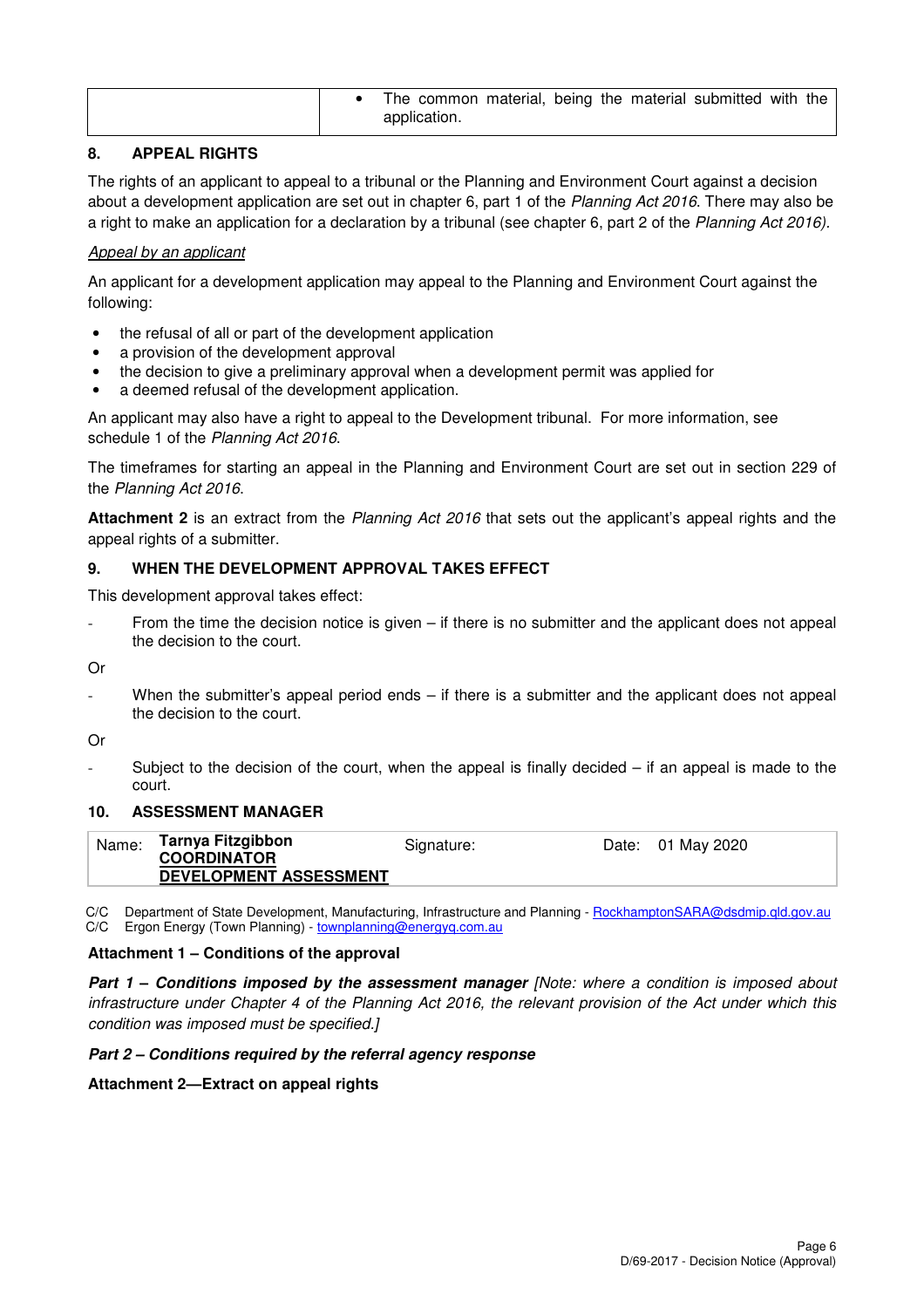

# **Attachment 1 – Part 1 Rockhampton Regional Council Conditions**

Planning Act 2016

- 1.0 ADMINISTRATION
- 1.1 The Developer and his employee, agent, contractor or invitee is responsible for ensuring compliance with the conditions of this development approval.
- 1.2 Where these Conditions refer to "Council" in relation to requiring Council to approve or to be satisfied as to any matter, or conferring on the Council a function, power or discretion, that role may be fulfilled in whole or in part by a delegate appointed for that purpose by the Council.
- 1.3 All conditions, works, or requirements of this development approval must be undertaken, completed, and be accompanied by a Compliance Certificate for any operational works required by this development approval:
	- 1.3.1 to Council's satisfaction;
	- 1.3.2 at no cost to Council; and
	- 1.3.3 prior to the commencement of the use,

unless otherwise stated.

- 1.4 Infrastructure requirements of this development approval must be contributed to the relevant authorities, where applicable, at no cost to Council, prior to the commencement of the use, unless otherwise stated.
- 1.5 The following further Development Permits must be obtained prior to the commencement of any works associated with their purposes:
	- 1.5.1 Operational Works:
		- (i) Parking Works;
		- (ii) Sewerage Works;
		- (iii) Water Works;
		- (iv) Stormwater Works;
		- (v) Roof and Allotment Drainage; and
		- (vi) Site Works;
	- 1.5.2 Plumbing and Drainage Works; and
	- 1.5.3 Building Works:
		- (i) Demolition Works; and
		- (ii) Building Works.
- 1.6 All Development Permits for Operational Works and Plumbing and Drainage Works must be obtained prior to the issue of a Development Permit for Building Works (excluding Demolition Works).
- 1.7 All works must be designed, constructed and maintained in accordance with the relevant Council policies, guidelines and standards, unless otherwise stated.
- 1.8 All engineering drawings/specifications, design and construction works must be in accordance with the requirements of the relevant Australian Standards and must be approved, supervised and certified by a Registered Professional Engineer of Queensland.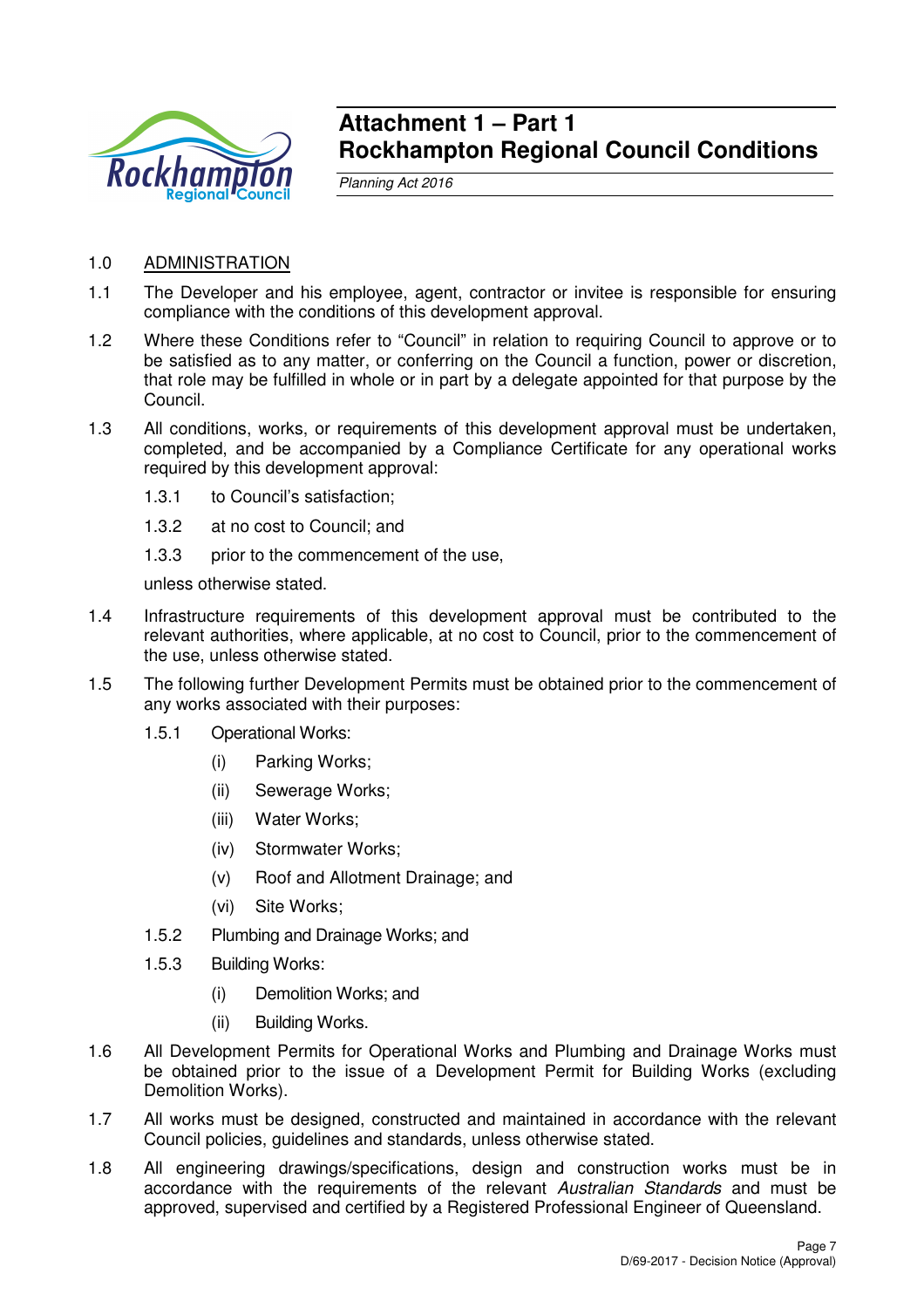# 2.0 APPROVED PLANS AND DOCUMENTS

2.1 The approved development must be completed and maintained generally in accordance with the approved plans and documents, except where amended by any condition of this development approval:

| Drawing/report<br>title                            | <b>Prepared by</b>                | <b>Date</b>  | <b>Reference number</b> | Version /<br>issue |
|----------------------------------------------------|-----------------------------------|--------------|-------------------------|--------------------|
| <b>Cover Sheet</b>                                 | <b>Commercial Design</b><br>Group | 3 March 2020 | DA001-F                 | F                  |
| Proposed Carpark<br>Level Plan-<br>Stage 1         | <b>Commercial Design</b><br>Group | 3 March 2020 | DA010-F                 | F                  |
| Ergon Easement<br>Overlay<br>(Amended by<br>Ergon) | <b>Commercial Design</b><br>Group | 6 April 2020 | DA101-J                 | J                  |
| Proposed Roof<br>Plan - Stage 1                    | <b>Commercial Design</b><br>Group | 3 March 2020 | DA012-D                 | D                  |
| Proposed<br>Elevations-<br>Stage 1                 | <b>Commercial Design</b><br>Group | 3 March 2020 | DA030-C                 | C                  |
| Proposed<br>Landscape Plan-<br>Stage 1             | <b>Commercial Design</b><br>Group | 3 July 2019  | DA060-D                 | D                  |
| <b>Proposed Carpark</b><br>Level Plan -<br>Stage 2 | <b>Commercial Design</b><br>Group | 3 March 2020 | DA100-F                 | F                  |
| <b>Proposed Retail</b><br>Level Plan -<br>Stage 2  | <b>Commercial Design</b><br>Group | 3 March 2020 | DA101-I                 |                    |
| Proposed Roof<br>Plan - Stage 2                    | <b>Commercial Design</b><br>Group | 3 March 2020 | DA102-E                 | Е                  |
| Proposed<br>Landscape Plan-<br>Stage 2             | <b>Commercial Design</b><br>Group | 3 March 2020 | DA600-E                 | E                  |
| Swept Path<br>Analysis 12.5<br><b>HRV</b>          | Cardno                            | 22 May 2017  | CEB06360-SK05           | В                  |
| Swept Path<br>Analysis - 19m<br>AV                 | Cardno                            | 22 May 2017  | CEB06360-SK06           | B                  |
| Swept Path<br>Analysis - 9.5m<br>RoRo RCV          | Cardno                            | 31 June 2019 | CEB06360-SK09           | B                  |
| Swept Path<br>Analysis 12.5m<br><b>HRV</b>         | Cardno                            | 31 June 2019 | CEB06360-SK10           | B                  |
| Swept Path<br>Analysis 8.8m<br><b>MRV</b>          | Cardno                            | 31 June 2019 | CEB06360-SK11           | B                  |
| Stormwater<br>Management Plan                      | Cardno                            | 21 June 2017 | 423117-036-R1V1         | 1                  |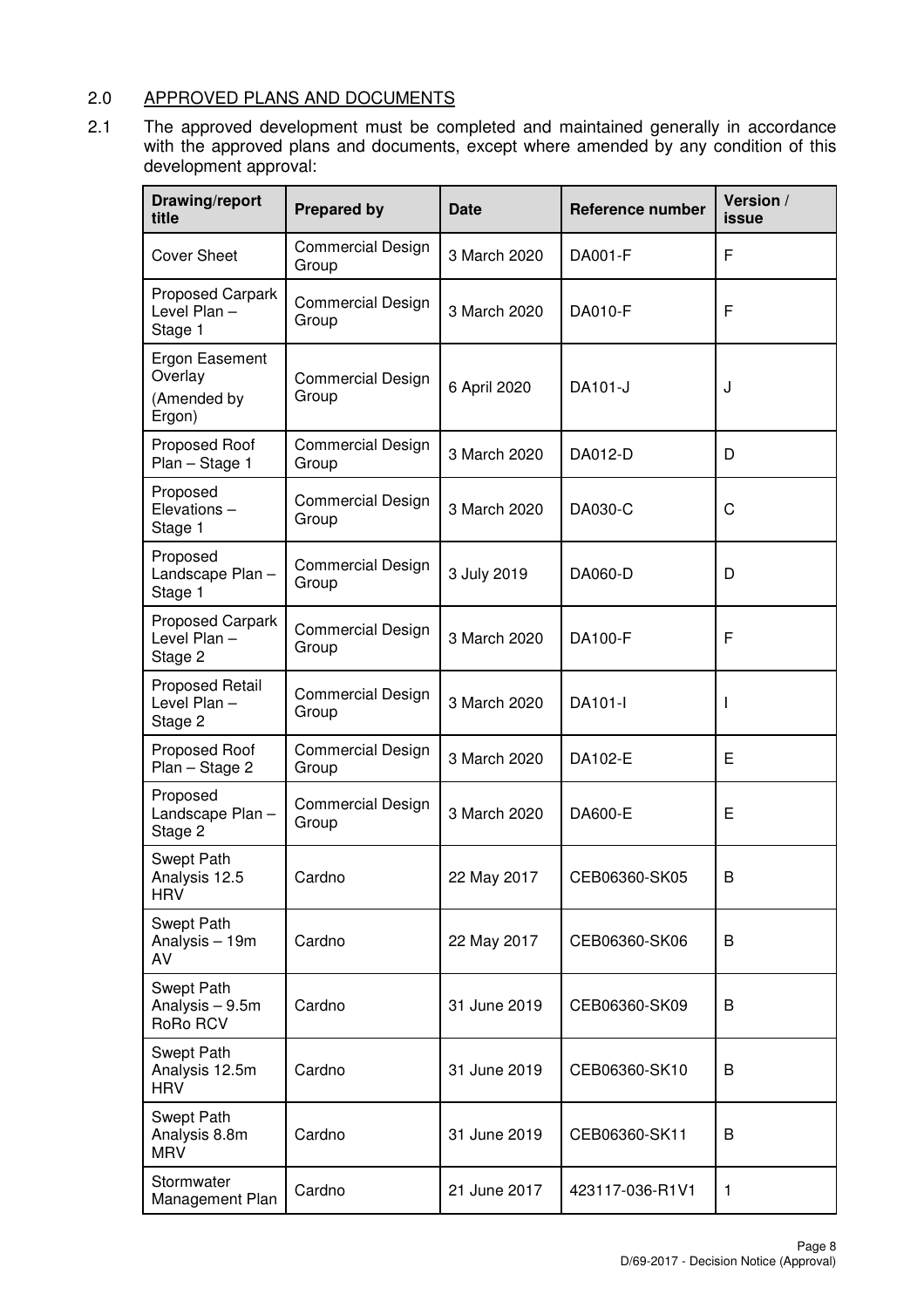| Drawing/report<br>title                          | <b>Prepared by</b>                | <b>Date</b>          | Reference number | Version /<br>issue |
|--------------------------------------------------|-----------------------------------|----------------------|------------------|--------------------|
| Proposed Pipe<br>Realignment<br>(Stormwater)     | Cardno                            | 13 June 2017         | 423117-036-R1V1A | 1                  |
| Civil Engineering<br>Response                    | Cardno                            | 22 June 2017         | 170620           | 1                  |
| <b>Traffic</b><br>Engineering<br>Response        | Cardno                            | 21 September<br>2017 | CEB06360         | ÷                  |
| Proposed<br>Expansion -<br>Sheet 1 of 2          | Cardno                            | 8 June 2017          | R2017033-CI-SK02 | C                  |
| Proposed<br>Expansion -<br>Sheet 2 of 2          | Cardno                            | 8 June 2017          | R2017033-CI-SK03 | C                  |
| <b>Traffic Impact</b><br>Assessment              | Cardno                            | <b>June 2017</b>     | CEB06360 - 002   | 002                |
| <b>Traffic Impact</b><br>Assessment              | Cardno                            | 7 August 2019        | CEB06360A - 001  | 001                |
| Proposed Carpark<br>Level Plan-<br>Stage 1       | <b>Commercial Design</b><br>Group | 3 July 2019          | DA010-E          | Е                  |
| Proposed Roof<br>Plan - Stage 1                  | <b>Commercial Design</b><br>Group | 3 July 2019          | DA012-C          | C                  |
| Proposed<br>Elevations-<br>Stage 1               | <b>Commercial Design</b><br>Group | 14 June 2019         | DA030-B          | B                  |
| Perspectives-<br>Stage 1                         | Commercial Design<br>Group        | 14 June 2017         | DA090-A          | B                  |
| Perspectives                                     | Commercial Design<br>Group        | 14 June 2017         | DA900-B          | B                  |
| Proposed<br>Landscape Plan-<br>Stage 1           | <b>Commercial Design</b><br>Group | 3 July 2019          | DA050-C          | C                  |
| Proposed Carpark<br>Level Plan-<br>Stage 2       | <b>Commercial Design</b><br>Group | 3 July 2019          | DA100-E          | E                  |
| <b>Proposed Retail</b><br>Level Plan-<br>Stage 2 | <b>Commercial Design</b><br>Group | 5 August 2019        | DA101-H          | H                  |
| Proposed Section<br>& Elevation -<br>Stage 2     | <b>Commercial Design</b><br>Group | 3 July 2019          | DA200-C          | C                  |
| Proposed<br>Elevations-<br>Stage 2               | <b>Commercial Design</b><br>Group | 3 July 2019          | DA300-C          | $\mathsf C$        |
| Proposed<br>Landscape Plan-<br>Stage 2           | <b>Commercial Design</b><br>Group | 3 July 2019          | DA600-D          | D                  |
| <b>Materials Pallette</b>                        | <b>Commercial Design</b><br>Group | 14 June 2017         | DA800-B          | B                  |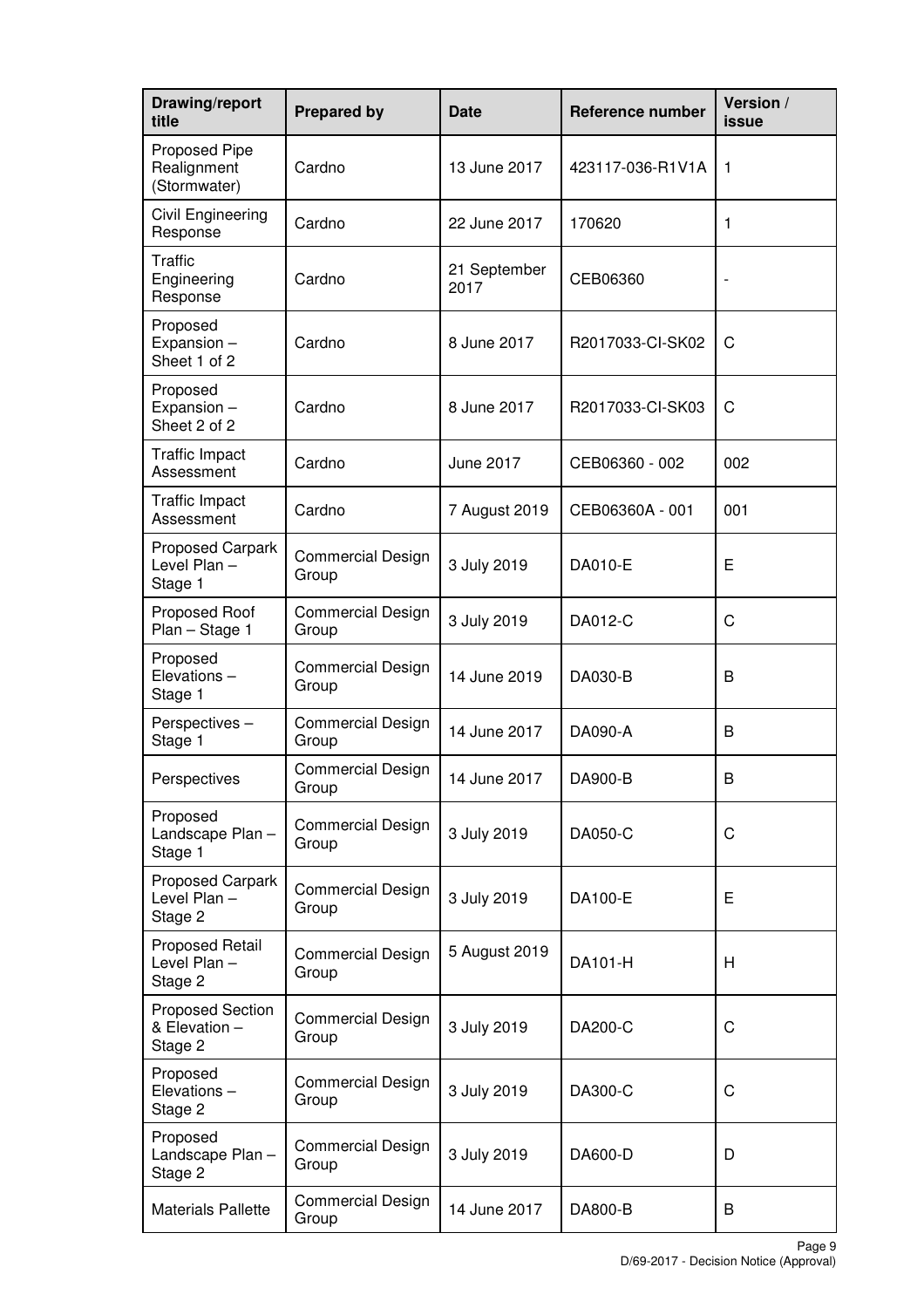- 2.2 Where there is any conflict between the conditions of this development approval and the details shown on the approved plans and documents, the conditions of this development approval must prevail.
- 2.3 Where conditions require the above plans or documents to be amended, the revised document(s) must be submitted for approval by Council prior to the submission of an application for a Development Permit for Operational Works/Building Works.

# 3.0 PARKING WORKS

- 3.1 A Development Permit for Operational Works (parking works) must be obtained prior to the commencement of any parking works on the development site.
- 3.2 All parking works must be designed and constructed in accordance with the approved plans (refer to condition 2.1), Capricorn Municipal Development Guidelines, Australian Standard AS2890 "Parking facilities" and the provisions of a Development Permit for Operational Works (parking works).
- 3.3 All parking spaces and vehicular manoeuvring areas associated with the proposed development must be concrete paved or asphalt sealed.
- 3.4 All vehicles must ingress and egress the development in a forward gear.
- 3.5 Universal access parking spaces must be provided on-site in accordance with Australian Standard AS2890.6 "Parking facilities - Off-street parking for people with disabilities".
- 3.6 Parking spaces must be line-marked in accordance with the approved plans (refer to condition 2.1) and in accordance with the Australian Standard AS2890 "Parking facilities" and the provisions of a Development Permit for Operational Works (access works).
- 3.7 Traffic signs and pavement markings must be provided in accordance with the Manual of Uniform Traffic Control Devices – Queensland. Where necessary, existing traffic signs and pavement markings must be modified in accordance with the Manual of Uniform Traffic Control Devices – Queensland.
- 3.8 All vehicle operations associated with the development must be directed by suitable directional, informative, regulatory or warning signs in accordance with Australian Standard AS1742.1 "Manual of uniform traffic control devices" and Australian Standard AS2890.1 "Parking facilities – Off-street car parking".
- 3.9 All vehicle operation areas must be illuminated in accordance with the requirements of Australian Standard AS1158 "Lighting for roads and public spaces".
- 3.10 All internal pedestrian pathways must be designed and constructed in accordance with Australian Standard AS1428 "Design for access and mobility".
- 3.11 The development must provide two (2) multiple bike racks with seven (7) bicycle parking spaces each. The bicycle parking facilities must be located at basement or ground floor level and encourage casual surveillance.

# 4.0 SEWERAGE WORKS

- 4.1 A Development Permit for Operational Works (sewerage works) must be obtained prior to the commencement of any sewerage works on the development site.
- 4.2 All sewerage works must be designed and constructed in accordance with the approved plans (refer to condition 2.1), Capricorn Municipal Development Guidelines, Water Supply (Safety and Reliability) Act 2008, Plumbing and Drainage Act 2002 and the provisions of a Development Permit for Operational Works (sewerage works).
- 4.3 The development must be connected to Council's reticulated sewerage network.
- 4.4 The development must comply with Council's Building Over/Adjacent to Local Government Sewerage Infrastructure Policy. Any permit associated with the Building Over/Adjacent to Local Government Sewerage Infrastructure Policy must be obtained prior to the issue of a Development Permit for Building Works.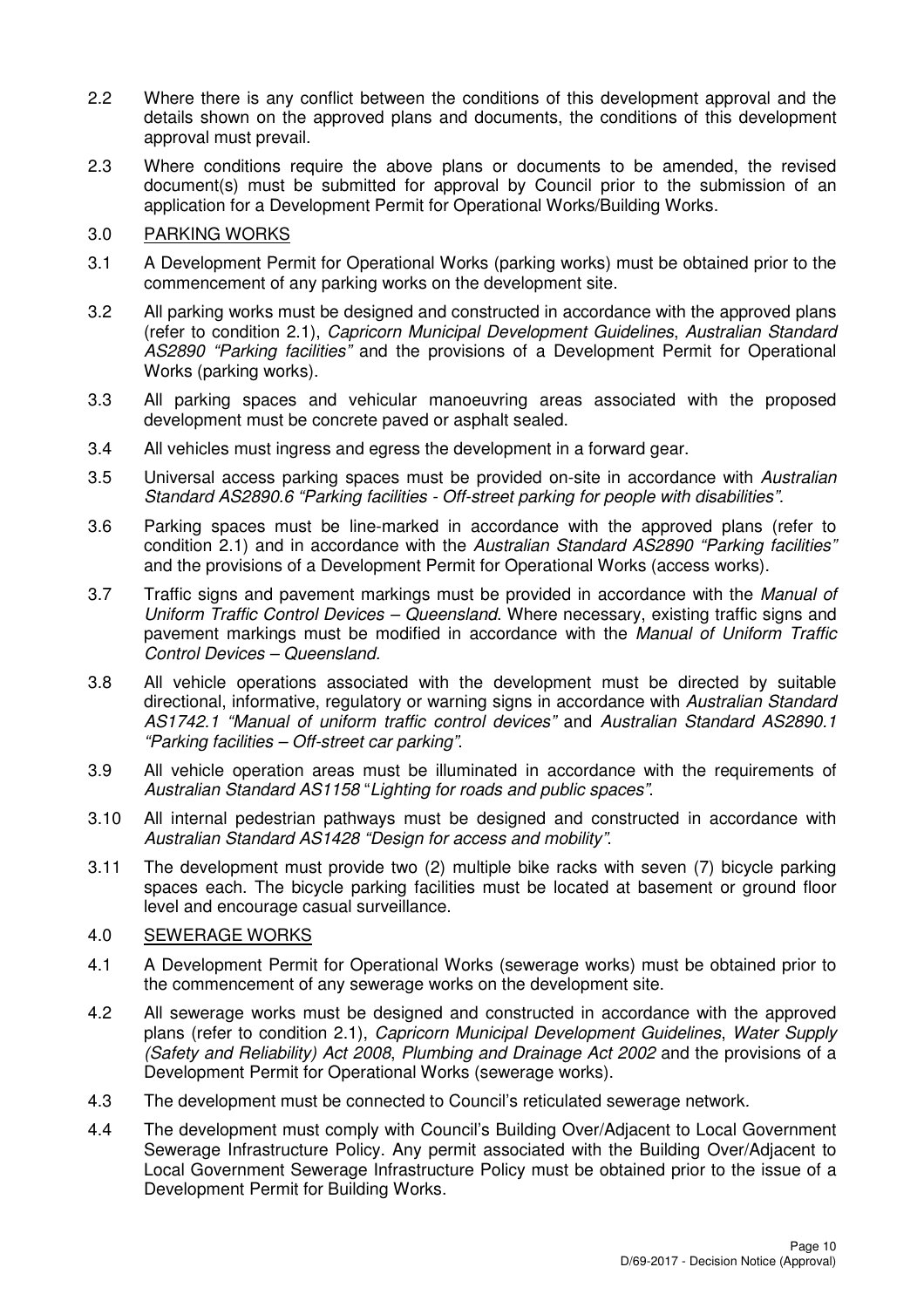- 4.5 Sewerage trade waste permits must be obtained for the discharge of any non-domestic waste into Council's reticulated sewerage network. Arrestor traps must be provided where commercial or non-domestic waste is proposed to be discharged into the sewer system.
- 4.6 The finished sewerage access chamber surface must be at a sufficient level to avoid ponding of stormwater above the top of the chamber. A heavy duty trafficable lid must be provided in the trafficable area.
- 4.7 The existing section of 150 millimetre diameter non-trunk sewerage main connecting the existing Food and Drink Outlet must be decommissioned back to the existing manhole. The section of redundant 150 millimetre diameter sewerage infrastructure must be capped and abandoned.

Note: Prior to decommissioning an inspection must be required to ensure that no other internal sanitary drains are connected to this sewerage main.

- 4.8 As part of Stage Two works the sewerage easement schedule that contains 225 millimetre diameter non-trunk sewerage infrastructure must be amended for the permission to construct the building over the easement.
- 4.9 Sewer connections located within trafficable areas must be raised or lowered to suit the finished surface levels and must be provided with heavy duty trafficable lids.
- 4.10 Any application for a Development Permit for Operational Works (sewerage works) must be accompanied by an approved Sewerage Network Analysis Report. The sizes, layout and connection of non-trunk sewer mains must be in accordance with the approved Sewerage Network Analysis Report.
- 4.11 A new private sewer connection is to be provided for the proposed Food and Drink Outlet from the existing manhole located within the carpark adjacent to Moores Creek Road.

### 5.0 WATER WORKS

- 5.1 A Development Permit for Operational Works (water works) must be obtained prior to the commencement of any water works required by this development approval.
- 5.2 All water works must be designed and constructed in accordance with the approved plans (refer to condition 2.1), Capricorn Municipal Development Guidelines, Water Supply (Safety and Reliability) Act 2008, Plumbing and Drainage Act 2002 and the provisions of a Development Permit for Operational Works (water works).
- 5.3 The development must be connected to Council's reticulated water network.
- 5.4 The existing water connection point(s) must be retained and upgraded, if necessary, to service the development.
- 5.5 Adequate domestic and fire fighting protection must be provided to the development, and must be certified by a hydraulic engineer or other suitably qualified person.
- 5.6 As part of Stage Two works the existing 100 millimetre diameter non-trunk water main located underneath the proposed building must be decommissioned. The section of redundant 100 millimetre diameter water infrastructure must be capped and abandoned. A fire hydrant must be provided at the termination point.
- 5.7 As part of Stage Two works adequate fire fighting protection for Lot 2 on GTP60143 must be demonstrated as part of this development and must be certified by a hydraulic engineer or other suitably qualified person.
- 5.8 Water meter boxes located within trafficable areas must be raised or lowered to suit the finished surface levels and must be provided with heavy duty trafficable lids.
- 5.9 Easements must be provided over all council owned and maintained water infrastructure located within private property. The easement location(s) and width(s) must be in accordance with the requirements of the Capricorn Municipal Development Guidelines.
- 5.10 Any application for a Development Permit for Operational Works (water works) must be accompanied by an approved Water Supply Network Analysis Report. The sizes, layout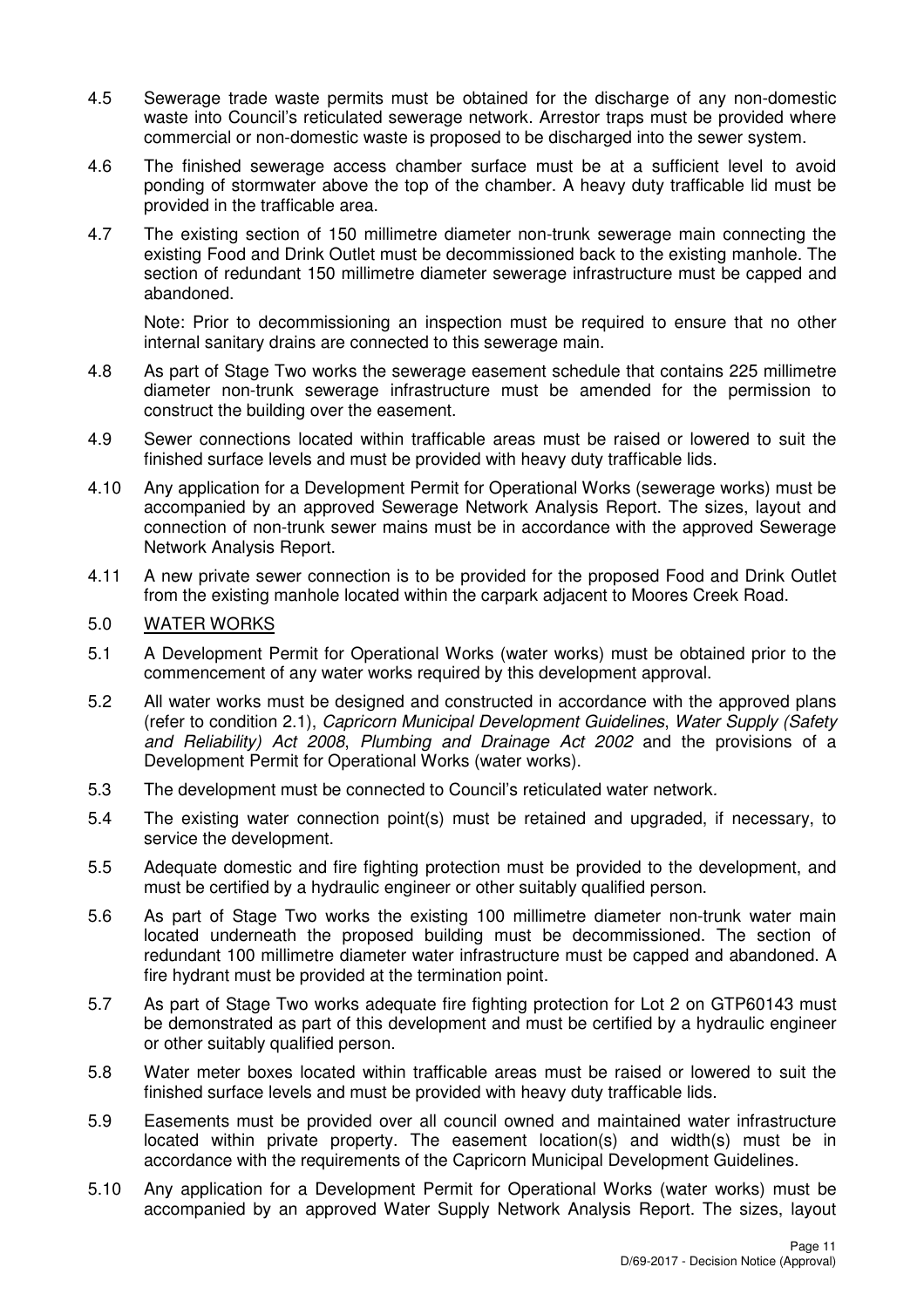and connection of non-trunk water mains must be in accordance with the approved Water Supply Network Analysis Report.

# 6.0 PLUMBING AND DRAINAGE WORKS

- 6.1 A Development Permit for Plumbing and Drainage Works must be obtained for the removal and/or demolition of any existing structure on the development site.
- 6.2 All internal plumbing and drainage works must be designed and constructed in accordance with the approved plans (refer to condition 2.1), Capricorn Municipal Development Guidelines, Water Supply (Safety and Reliability) Act 2008, Plumbing and Drainage Act 2002, Council's Plumbing and Drainage Policies and the provisions of a Development Permit for Plumbing and Drainage Works.
- 6.3 The proposed development must be provided with a master meter at the development site boundary and sub-meters for each sole occupancy building in accordance with the Queensland Plumbing and Drainage Code and Council's Sub-metering Policy.
- 6.4 Alteration, disconnection or relocation of internal plumbing and sanitary drainage works associated with the existing building must be in accordance with regulated work under the Plumbing and Drainage Act 2002 and Council's Plumbing and Drainage Policies.
- 6.5 Amended sewerage/sewerage trade waste permits must be obtained for the discharge of any non-domestic waste into Council's reticulated sewerage network. Arrestor traps must be provided where commercial or non-domestic waste is proposed to be discharged into the sewer system.

## 7.0 STORMWATER WORKS

- 7.1 A Development Permit for Operational Works (stormwater works) must be obtained prior to the commencement of any stormwater works required by this development approval.
- 7.2 All stormwater drainage works must be designed and constructed in accordance with the approved plans (refer to condition 2.1), Queensland Urban Drainage Manual, Capricorn Municipal Development Guidelines sound engineering practice and the provisions of a Development Permit for Operational Works (stormwater works).
- 7.3 All stormwater must drain to a lawful point of discharge and must not adversely affect surrounding land or infrastructure in comparison to the pre-development condition, including but not limited to blocking, altering or diverting existing stormwater runoff patterns or having the potential to cause damage to other infrastructure.
- 7.4 The existing section of 915 millimetre diameter reinforced concrete stormwater main located adjacent to the building must be decommissioned. The section of redundant stormwater infrastructure must be removed from the site.
- 7.5 A new 900 millimetre and 1050 millimetre nominal diameter reinforced concrete stormwater main must be constructed along the western boundary of the development site and discharged to Moores Creek in accordance with the approved plans (refer to condition 2.1).
- 7.6 Any application for a Development Permit for Operational Works (stormwater works) must include an assessment of how the development meets the stormwater management design objectives in State Planning Policy 2016.
- 7.7 Easements must be provided over Council owned stormwater infrastructure located within private property. The easement location(s) and width(s) must be in accordance with the requirements of the Capricorn Municipal Development Guidelines or Queensland Urban Drainage Manual.

# 8.0 ROOF AND ALLOTMENT DRAINAGE WORKS

- 8.1 A Development Permit for Operational Works (roof and allotment drainage works) must be obtained prior to the commencement of any drainage works on the development site.
- 8.2 All roof and allotment drainage works must be designed and constructed in accordance with the approved plans (refer to condition 2.1), Queensland Urban Drainage Manual, Capricorn Municipal Development Guidelines, sound engineering practice and the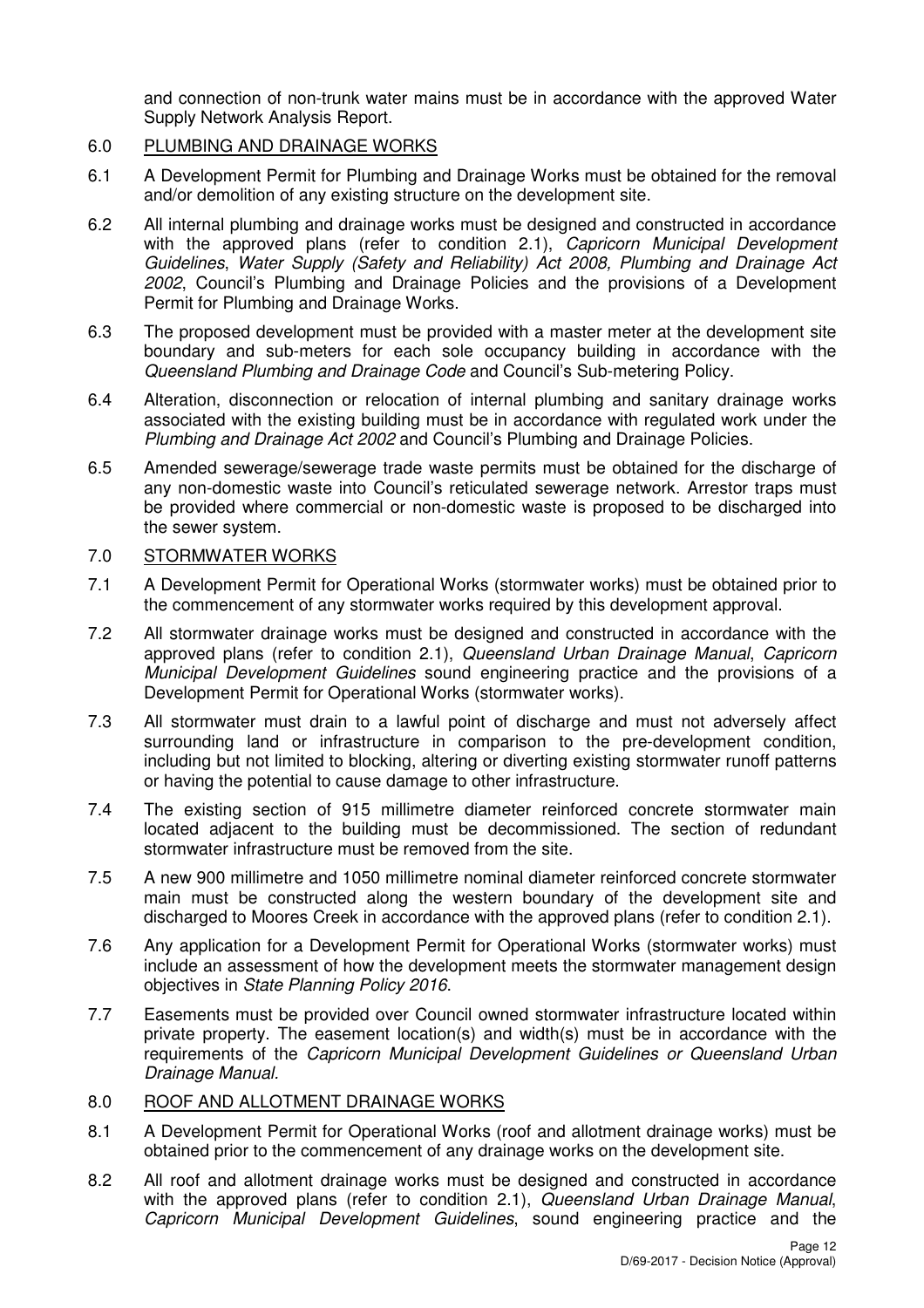provisions of a Development Permit for Operational Works (roof and allotment drainage works).

- 8.3 All roof and allotment runoff from the development must be directed to a lawful point of discharge and must not restrict, impair or change the natural flow of runoff water or cause a nuisance or worsening to surrounding land or infrastructure.
- 8.4 The development must not increase peak stormwater runoff for a selected range of storm events up to and including a one percent (1%) Annual Exceedance Probability defined flood event, for the post development condition.
- 9.0 SITE WORKS
- 9.1 A Development Permit for Operational Works (site works) must be obtained prior to the commencement of any site works on the development site.
- 9.2 Any application for a Development Permit for Operational Works (site works) must be accompanied by an earthworks plan that clearly identifies the following:
	- 9.2.1 the location of cut and/or fill;
	- 9.2.2 the type of fill to be used and the manner in which it is to be compacted;
	- 9.2.3 the quantum of fill to be deposited or removed and finished cut and/or fill levels;
	- 9.2.4 details of any proposed access routes that are intended to be used to transport fill to or from the development site; and
	- 9.2.5 the maintenance of access roads to and from the development site so that they are free of all cut and/or fill material and cleaned as necessary.
- 9.3 All earthworks must be undertaken in accordance with Australian Standard AS3798 "Guidelines on earthworks for commercial and residential developments".
- 9.4 Site works must be constructed such that they do not, at any time, in any way restrict, impair or change the natural flow of runoff water, or cause a nuisance or worsening to surrounding land or infrastructure.
- 9.5 Retaining structures above one (1) metre in height that are not incidental works to a Development Permit for Building Works, must not be constructed unless separately and specifically certified by a Registered Professional Engineer of Queensland and must be approved as part of a Development Permit for Operational Works (site works).
- 9.6 Retaining structures close to or crossing sewerage infrastructure must comply with Queensland Development Code, Mandatory Part 1.4 "Building over or near relevant infrastructure." The structure must be self-supporting and no additional load must be applied to Council's sewerage infrastructure.

### 10.0 BUILDING WORKS

- 10.1 A Development Permit for Building Works must be obtained for the removal and/or demolition of any existing structure on the development site.
- 10.2 All building works must be undertaken in accordance with Council's Building Over/Adjacent to Local Government Sewerage Infrastructure Policy and any permit obtained in respect of this policy.
- 10.3 Any lighting devices associated with the development, such as sensory lighting, must be positioned on the development site and shielded so as not to cause glare or other nuisance to nearby residents and motorists. Night lighting must be designed, constructed and operated in accordance with Australian Standard AS4282 "Control of the obtrusive effects of outdoor lighting".
- 10.4 Impervious paved waste storage area/s must be provided in accordance with the approved plans (refer to condition 2.1) and the Environmental Protection Regulation 2008 and must be:
	- 10.4.1 designed and located so as not to cause a nuisance to neighbouring properties;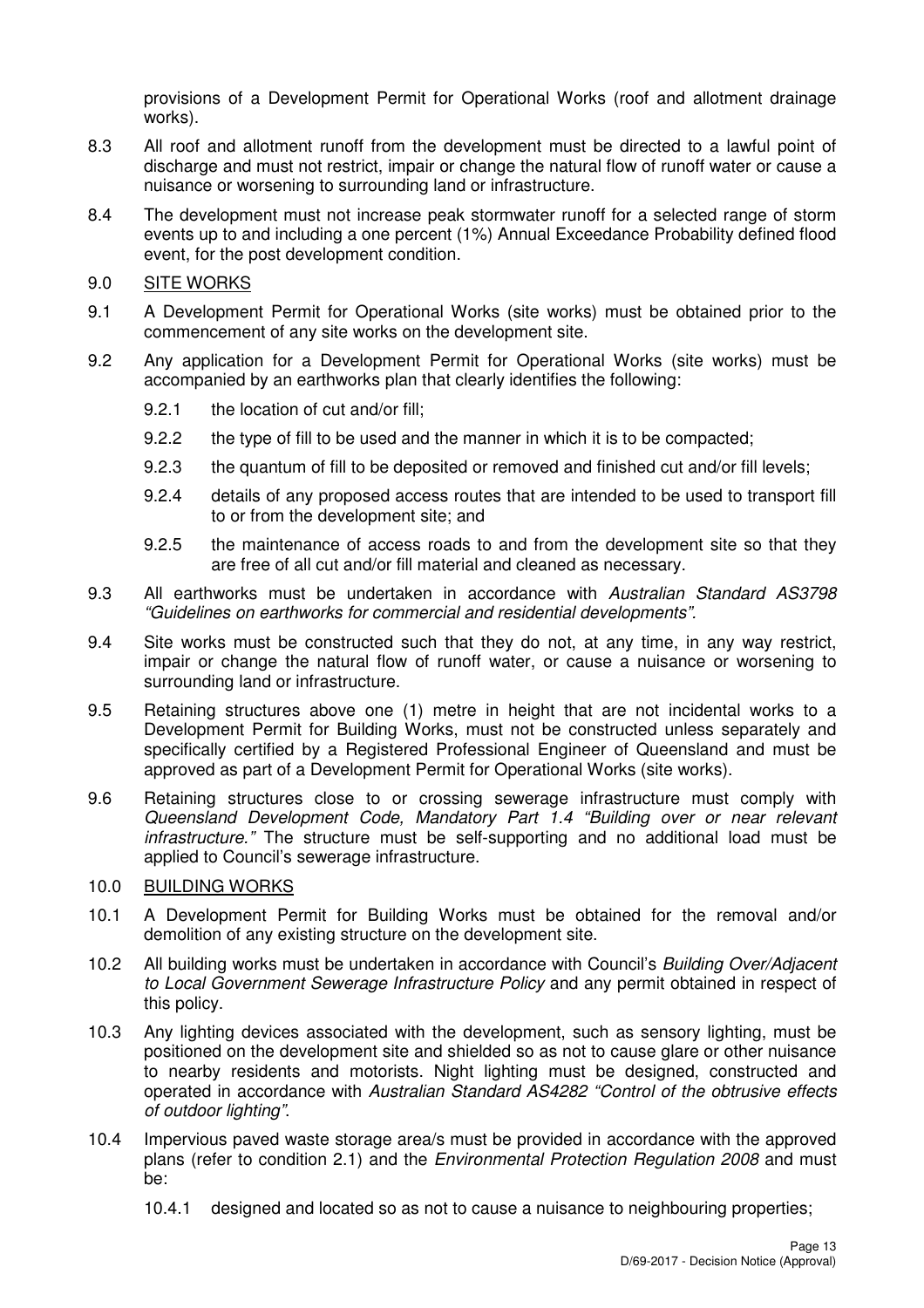- 10.4.2 surrounded by at least a 1.8 metre high screen fence that obstructs from view the contents of the waste storage area by any member of the public from any public place;
- 10.4.3 of a sufficient size to accommodate commercial type bins that will be serviced by a commercial contractor plus clearances around the bins for manoeuvring and cleaning;
- 10.4.4 setback a minimum of two (2) metres from any road frontage; and
- 10.4.5 provided with a suitable hosecock and hoses at the refuse container area, and washdown must be drained to the sewer and fitted with an approved stormwater diversion valve arrangement in accordance with the Sewerage Trade Waste provisions and the Plumbing and Drainage Act 2002.

As an alternative to a washdown facility, a fully contained commercial bin cleaning service is acceptable provided no wastewater is discharged from the site to the sewer.

### 11.0 LANDSCAPING WORKS

- 11.1 All landscaping must be established generally in accordance with the approved plans (refer to condition 2.1). The landscaping must be constructed and/or established prior to the commencement of the use and the landscape areas must predominantly contain plant species that are locally native to the Central Queensland region due to their low water dependency.
- 11.2 The landscaped areas must be subject to:
	- 11.2.1 a watering and maintenance plan during the establishment moment; and
	- 11.2.2 an ongoing maintenance and replanting programme.
- 12.0 ELECTRICITY / ERGON ENERGY EASEMENT
- 12.1 Underground electricity services must be provided to the development in accordance with the standards and requirements of the relevant service provider.
- 12.2 Any alterations to the approved plans (refer to Condition 2.1) should be resubmitted to Ergon Energy.
- 12.3 Satisfactory clearance from all structures to the existing electricity wires must be maintained in accordance with the Electrical Safety Regulations 2013.
- 12.4 No civil works are to occur within five (5) metres of any part of an Ergon Energy structure (e.g. tower base, pole or stay) without Ergon's approval.
- 12.5 Natural ground level on the easement must not be disturbed without Ergon Energy's approval.
- 12.6 Proposed underground services such as stormwater, sewerage, water and the like are to be kept to the outer edge of the easement. Services crossing the easement should be as near as practicable to right angles to the overhead conductor direction and not within 10 metres of any tower, pole or stay. Pipelines and crossings are to be clearly marked.
- 12.7 The identification, assessment and mitigation of any possible hazards in the service due to electromagnetically induced voltages, is the responsibility of the Developer.
- 12.8 Any costs incurred by Ergon Energy as a result of the works on the easement are to be met by the property Developer / owner.
- 12.9 Access to the easement and access along the easement must be available to Ergon Energy personnel, including vegetation crews and regular routine line inspection crews, and heavy equipment, such as Heavy Trucks, Machinery and Cranes for construction, maintenance and emergency services, at all times.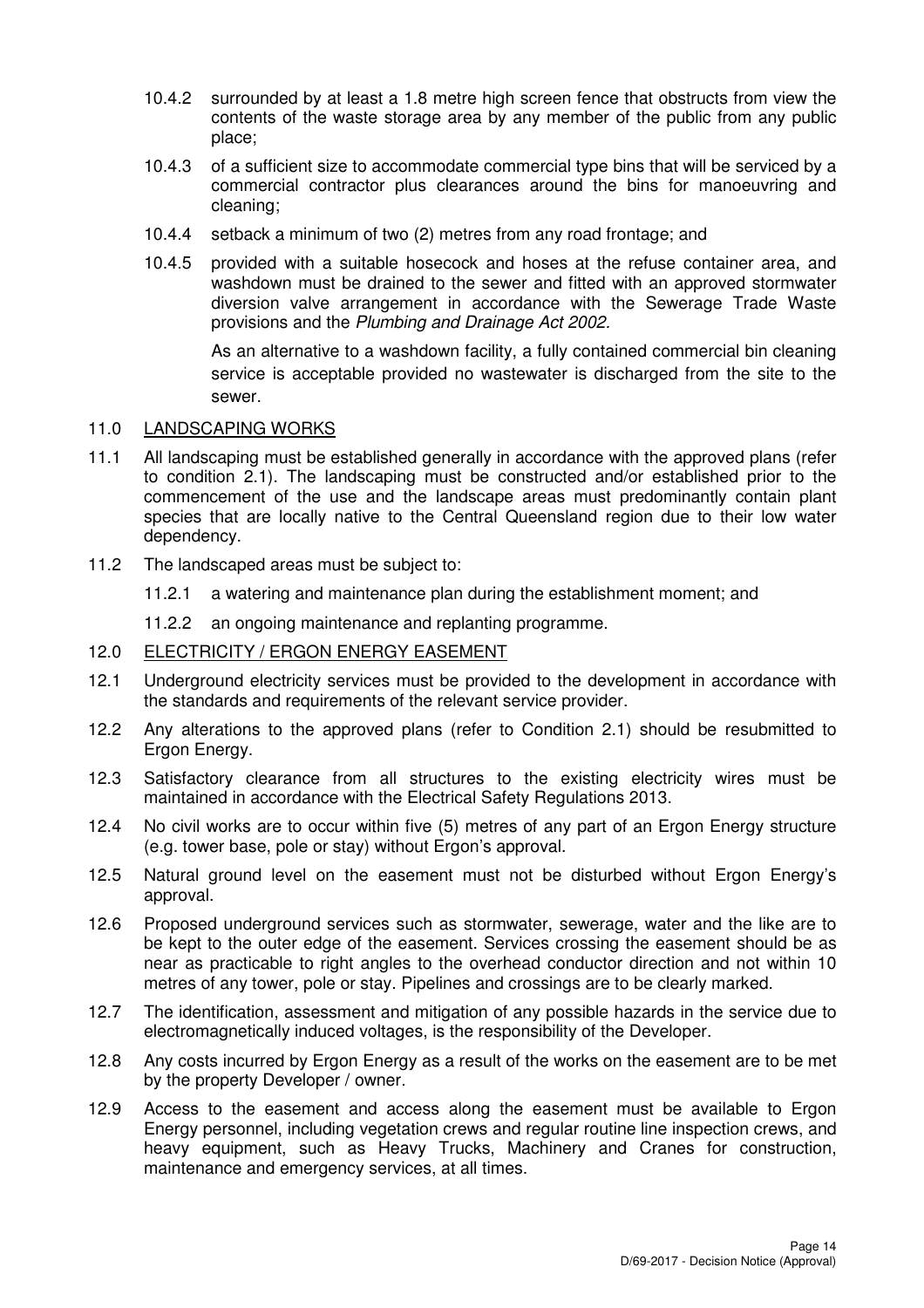- 12.10 Rubbish, materials and / or tall equipment such as cranes and excavators are not permitted to be stored or used on the easement. Excavations or mounding of material under or close to conductors or Ergon structures is not permitted.
- 12.11 Ergon Energy must be notified of construction on or near the easement, conductors or structures prior to commencement of construction. All construction work must be clear of the easement unless construction risk hazard is identified. High voltage clearances must be maintained prior to construction commencing. Warning signs may be required during and after construction.
- 12.12 At all times the following clearance must be maintained from the top of any machinery moving in the vicinity of energised conductors:
	- 12.12.1 33kV and 11kV conductors three (3) metre minimum clearance
	- 12.12.2 Should it be necessary to transport equipment or extend any equipment, such that these clearances cannot be confidently maintained, the Developer is required to contact Ergon Energy to ascertain whether a Safety Officer is required on–site. All operators of machinery are to be made aware of the presence of high voltage conductors.
- 12.13 Landscaping on the easement must have prior approval from Ergon Energy. Please submit the relevant landscaping design to the Principal Mains Design Engineer for approval. When considering landscape designs, the planting of trees must be kept to the edges of the easement and not under any overhead conductors. When mature, plants or trees must not grow in excess of 3.5 metres in height. Please refer to the Energex Guide to "Power line Friendly Plants" for recommended species.
- 12.14 All easement conditions must be maintained.
- 12.15 For Stage 2, the Developer must redesign the proposal so that no buildings or structures are situated within Ergon Easement G on RP843003, Emt K on SP220787 and Emt O on SP220778. Alternatively, the applicant may enter into an agreement with Ergon Energy to relocate or underground the existing electricity assets on site, where meeting the requirements of both Ergon Energy and the Electrical Safety Regulation 2013.

### 13.0 TELECOMMUNICATIONS

13.1 Underground telecommunications services must be provided to the development in accordance with the standards and requirements of the relevant service provider.

#### 14.0 ASSET MANAGEMENT

- 14.1 Any alteration necessary to electricity, telephone, water mains, sewerage mains, and/or public utility installations resulting from the development or in connection with the development, must be undertaken and completed at no cost to Council.
- 14.2 Any damage to existing stormwater, water supply and sewerage infrastructure, kerb and channel, pathway or roadway (including removal of concrete slurry from public land and Council infrastructure), that occurs while any works are being carried out in association with this development approval must be repaired at full cost to the developer. This includes the reinstatement of any existing traffic signs or pavement markings that may have been removed or damaged.
- 14.3 'As Constructed' information pertaining to assets to be handed over to Council and those which may have an impact on Council's existing and future assets must be provided prior to the commencement of the use. This information must be provided in accordance with the Asset Design and As Constructed Manual (ADAC).

# 15.0 ENVIRONMENTAL

15.1 An Erosion Control and Stormwater Control Management Plan prepared by a Registered Professional Engineer of Queensland in accordance with the Capricorn Municipal Design Guidelines, must be: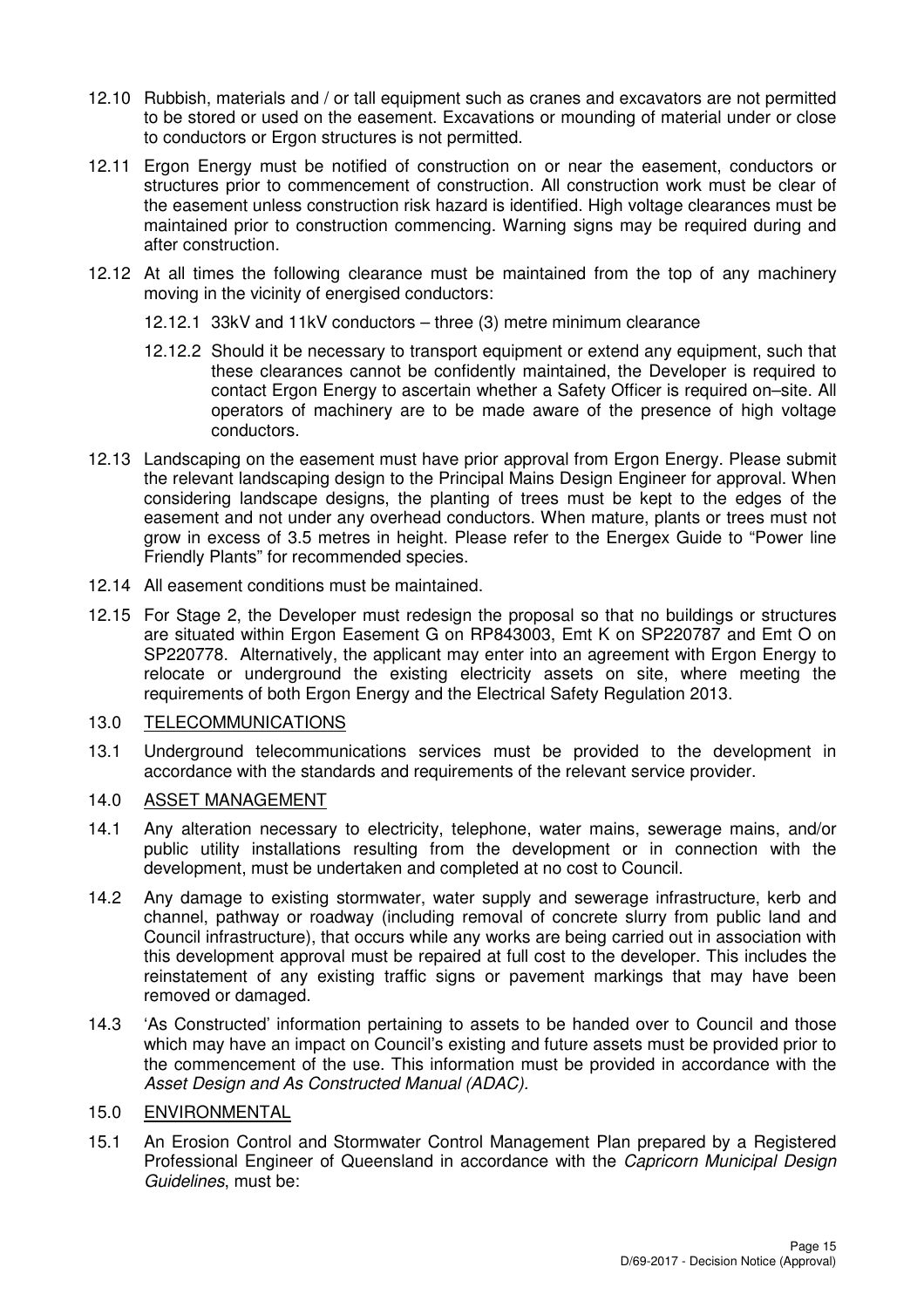- 15.1.1 implemented, monitored and maintained for the duration of the works, and until all exposed soil areas are permanently stabilised (for example, turfed, hydromulched, concreted, landscaped); and
- 15.1.2 available on-site for inspection by Council Officers whilst all works are being carried out.

# 16.0 OPERATING PROCEDURES

- 16.1 All construction materials, waste, waste skips, machinery and contractors' vehicles must be located and stored or parked within the development site. Storage of materials or parking of construction machinery or contractors' vehicles must not occur within Moores Creek Road, Musgrave Street, High Street and Aquatic Place.
- 16.2 All waste must be stored within a waste storage area (for example, general waste, recyclable waste, pallets, empty drums etcetera) in accordance with the approved plans (refer to condition 2.1). The owner of the land must ensure that:
	- 16.2.1 the area is kept in a clean and tidy condition;
	- 16.2.2 fences and screens are maintained;
	- 16.2.3 no waste material is stored external to the waste storage area/s;
	- 16.2.4 the area is maintained in accordance with Environmental Protection Regulation 2008.
- 16.3 Noise emitted from the activity must not cause an environmental nuisance.
- 16.4 Operations on the site must have no significant impact on the amenity of adjoining premises or the surrounding area due to the emission of light, noise or dust.

# 17.0 STAGED DEVELOPMENT

- 17.1 This development approval is for a development to be undertaken in two (2) discrete stages, namely:
	- 17.1.1 Stage one Redevelopment of the existing Food and Drink Outlet and adjacent ancillary car parking; and
	- 17.1.2 Stage two Redevelopment of the existing cinema complex and extension of the shopping centre;

in accordance with the approved plans (refer to condition 2.1).

Stage one must be completed prior to stage two.

17.2 Unless otherwise expressly stated, the conditions must be read as being applicable to all stages.

# ADVISORY NOTES

# NOTE 1. Aboriginal Cultural Heritage

It is advised that under section 23 of the Aboriginal Cultural Heritage Act 2003, a person who carries out an activity must take all reasonable and practicable measures to ensure the activity does not harm Aboriginal cultural heritage (the "cultural heritage duty of care"). Maximum penalties for breaching the duty of care are listed in the Aboriginal cultural heritage legislation. The information on Aboriginal cultural heritage is available on the Department of Aboriginal and Torres Strait Islander and Partnerships website www.datsip.qld.gov.au.

# NOTE 2. Asbestos Removal

Any demolition and/or removal works involving asbestos materials must be undertaken in accordance with the requirements of the Work Health and Safety Act 2011 and Public Health Act 2005.

NOTE 3. General Environmental Duty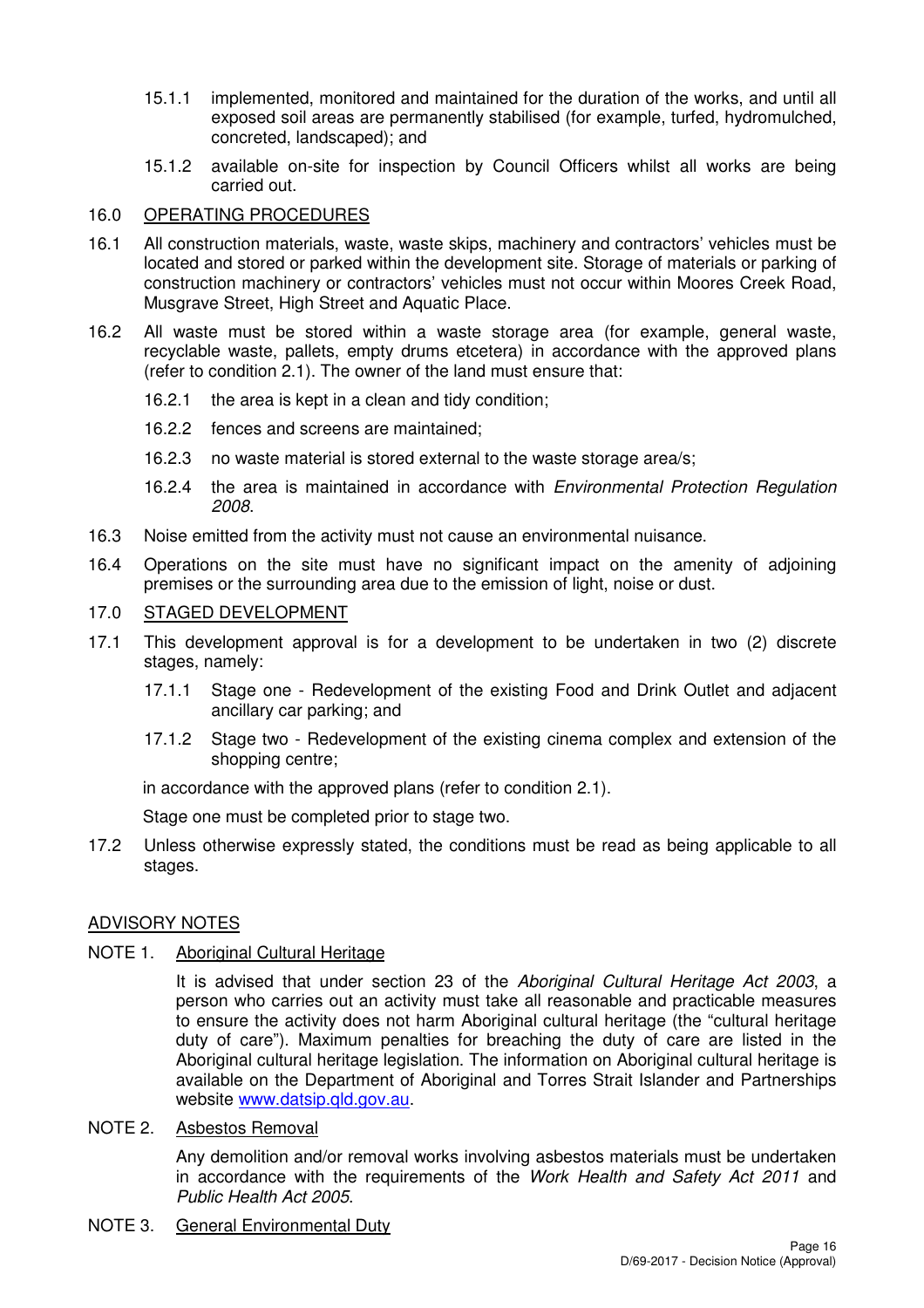General environmental duty under the *Environmental Protection Act 1994* prohibits unlawful environmental nuisance caused by noise, aerosols, particles, dust, ash, fumes, light, odour or smoke beyond the boundaries of the development site during all stages of the development including earthworks, construction and operation.

## NOTE 4. Licensable Activities

Should an activity licensable by Rockhampton Regional Council be proposed for the development site, Council's Environment and Public Health Unit must be consulted to determine whether any approvals are required. Such activities may include food preparation, storage of dangerous goods or environmentally relevant activities. Approval for such activities is required before 'fit out' and operation.

# NOTE 5. General Safety Of Public During Construction

The Work Health and Safety Act 2011 and Manual of Uniform Traffic Control Devices must be complied with in carrying out any construction works, and to ensure safe traffic control and safe public access in respect of works being constructed on a road.

## NOTE 6. Infrastructure Charges Notice

This application is subject to infrastructure charges in accordance with Council policies. The charges are presented on an Infrastructure Charges Notice.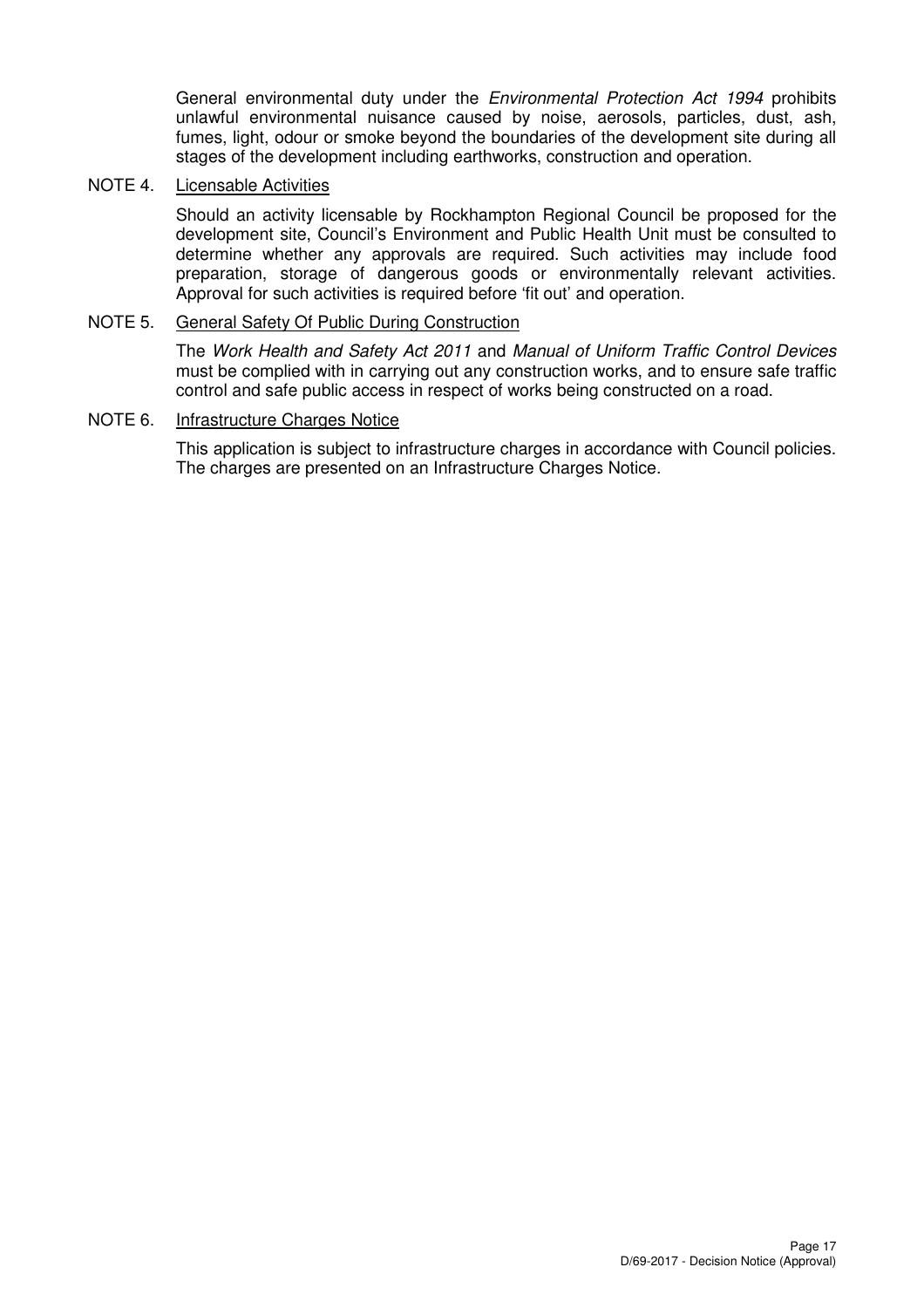

**Attachment 1 – Part 2 Referral Agency Conditions - Department of State Development, Manufacturing, Infrastructure and Planning** 

Planning Act 2016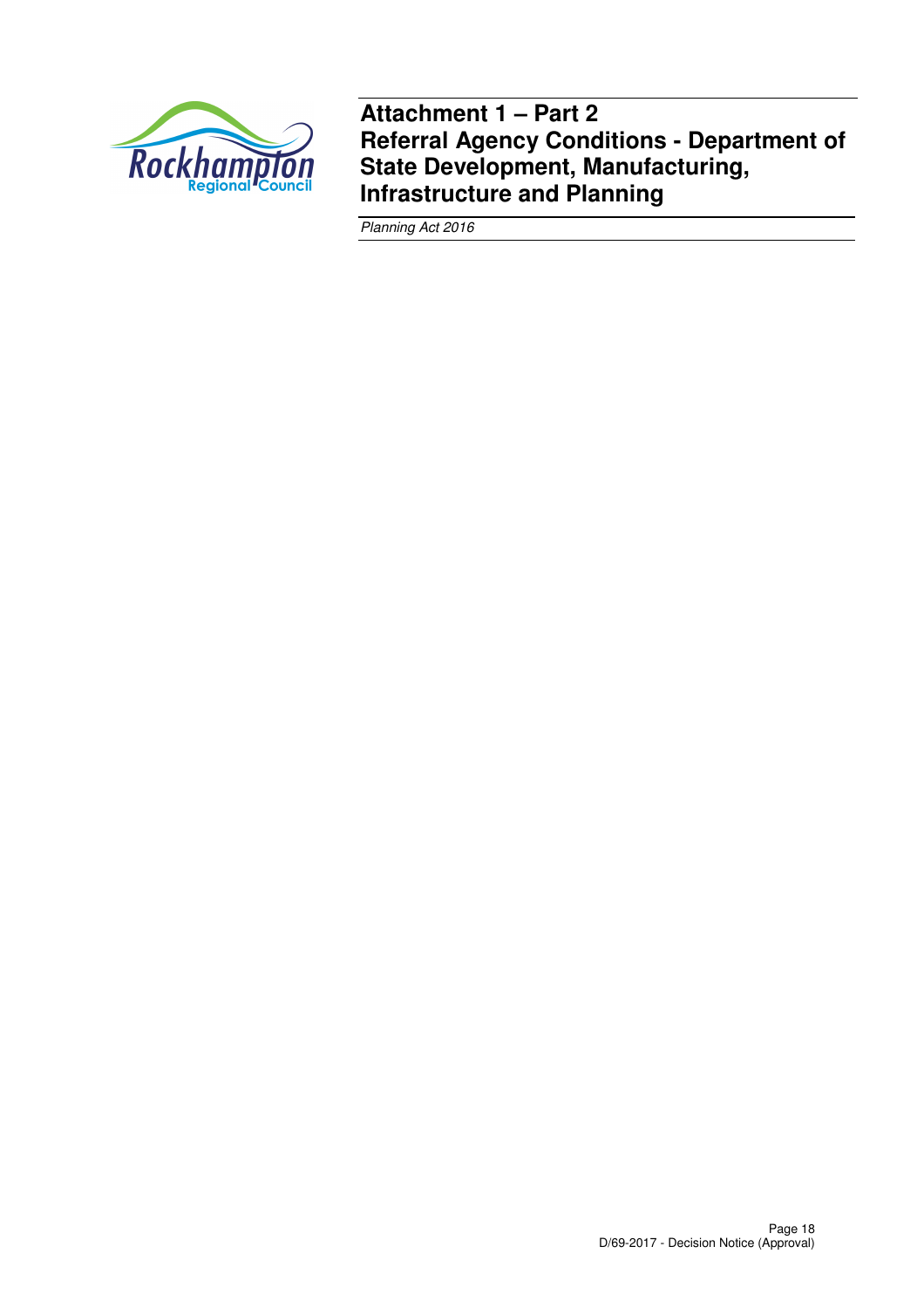

# **Attachment 2 - Appeal Rights**

PLANNING ACT 2016

The following is an extract from the Planning Act 2016 (Chapter 6)

#### **Appeal rights**

#### **229 Appeals to tribunal or P&E Court**

- (1) Schedule 1 states—
	- (a) matters that may be appealed to— (i) either a tribunal or the P&E Court; or (ii) only a tribunal; or
	- (iii) only the P&E Court; and (b) the person—
		- (i) who may appeal a matter (the **appellant**); and (ii) who is a respondent in an appeal of the matter; and (iii) who is a co-respondent in an appeal of the matter; and
		- (iv) who may elect to be a co-respondent in an appeal of the matter.
- (2) An appellant may start an appeal within the appeal period.
- (3) The **appeal period** is—
	- (a) for an appeal by a building advisory agency—10 business days after a decision notice for the decision is given to the agency or
	- (b) for an appeal against a deemed refusal—at any time after the deemed refusal happens; or
	- (c) for an appeal against a decision of the Minister, under chapter 7, part 4, to register premises or to renew the registration of premises—20 business days after a notice is published under section 269(3)(a) or (4); or
	- (d) for an appeal against an infrastructure charges notice— 20 business days after the infrastructure charges notice is given to the person; or
	- (e) for an appeal about a deemed approval of a development application for which a decision notice has not been given—30 business days after the applicant gives the deemed approval notice to the assessment manager; or
	- (f) for any other appeal—20 business days after a notice of the decision for the matter, including an enforcement notice, is given to the person.

#### Note—

See the P&E Court Act for the court's power to extend the appeal period.

- (4) Each respondent and co-respondent for an appeal may be heard in the appeal.
- (5) If an appeal is only about a referral agency's response, the assessment manager may apply to the tribunal or P&E Court to withdraw from the appeal.
- (6) To remove any doubt, it is declared that an appeal against an infrastructure charges notice must not be about—
	- (a) the adopted charge itself; or
	- (b) for a decision about an offset or refund—
		- (i) the establishment cost of trunk infrastructure identified in a LGIP; or
		- (ii) the cost of infrastructure decided using the method
	- included in the local government's charges resolution.

#### **230 Notice of appeal**

- (1) An appellant starts an appeal by lodging, with the registrar of the tribunal or P&E Court, a notice of appeal that—
	- (a) is in the approved form; and
	- (b) succinctly states the grounds of the appeal.
- (2) The notice of appeal must be accompanied by the required fee.
- (3) The appellant or, for an appeal to a tribunal, the registrar must, within the service period, give a copy of the notice of appeal to—
- (a) the respondent for the appeal; and
- (b) each co-respondent for the appeal; and
- (c) for an appeal about a development application under schedule 1, table 1, item 1—each principal submitter for the development application; and
- (d) for an appeal about a change application under schedule 1, table 1, item 2—each principal submitter for the change application; and
- (e) each person who may elect to become a co-respondent for the appeal, other than an eligible submitter who is not a principal submitter in an appeal under paragraph  $(c)$  or  $(d)$ ; and
- (f) for an appeal to the P&E Court—the chief executive; and
- (g) for an appeal to a tribunal under another Act—any other person who the registrar considers appropriate.
- (4) The **service period** is—
	- (a) if a submitter or advice agency started the appeal in the P&E Court-2 business days after the appeal is started; or
	- (b) otherwise—10 business days after the appeal is started.
- (5) A notice of appeal given to a person who may elect to be a co-respondent must state the effect of subsection
- (6) A person elects to be a co-respondent by filing a notice of election, in the approved form, within 10 business days after the notice of appeal is given to the person*.*
- **231 Other appeals**
- (1) Subject to this chapter, schedule 1 and the P&E Court Act, unless the Supreme Court decides a decision or other matter under this Act is affected by jurisdictional error, the decision or matter is non-appealable.
- (2) The Judicial Review Act 1991, part 5 applies to the decision or matter to the extent it is affected by jurisdictional error.
- (3) A person who, but for subsection (1) could have made an application under the Judicial Review Act 1991 in relation to the decision or matter, may apply under part 4 of that Act for a statement of reasons in relation to the decision or matter.
- (4) In this section— **decision** includes—
	- (a) conduct engaged in for the purpose of making a decision; and
	- (b) other conduct that relates to the making of a decision; and
	- (c) the making of a decision or the failure to make a decision; and
	- (d) a purported decision; and
	- (e) a deemed refusal.

**non-appealable**, for a decision or matter, means the decision or matter—

- (a) is final and conclusive; and
- (b) may not be challenged, appealed against, reviewed, quashed, set aside or called into question in any other way under the Judicial Review Act 1991 or otherwise, whether by the Supreme Court, another court, a tribunal or another entity; and
- (c) is not subject to any declaratory, injunctive or other order of the Supreme Court, another court, a tribunal or another entity on any ground.

#### **232 Rules of the P&E Court**

- (1) A person who is appealing to the P&E Court must comply with the rules of the court that apply to the appeal.
- (2) However, the P&E Court may hear and decide an appeal even if the person has not complied with rules of the P&E Court.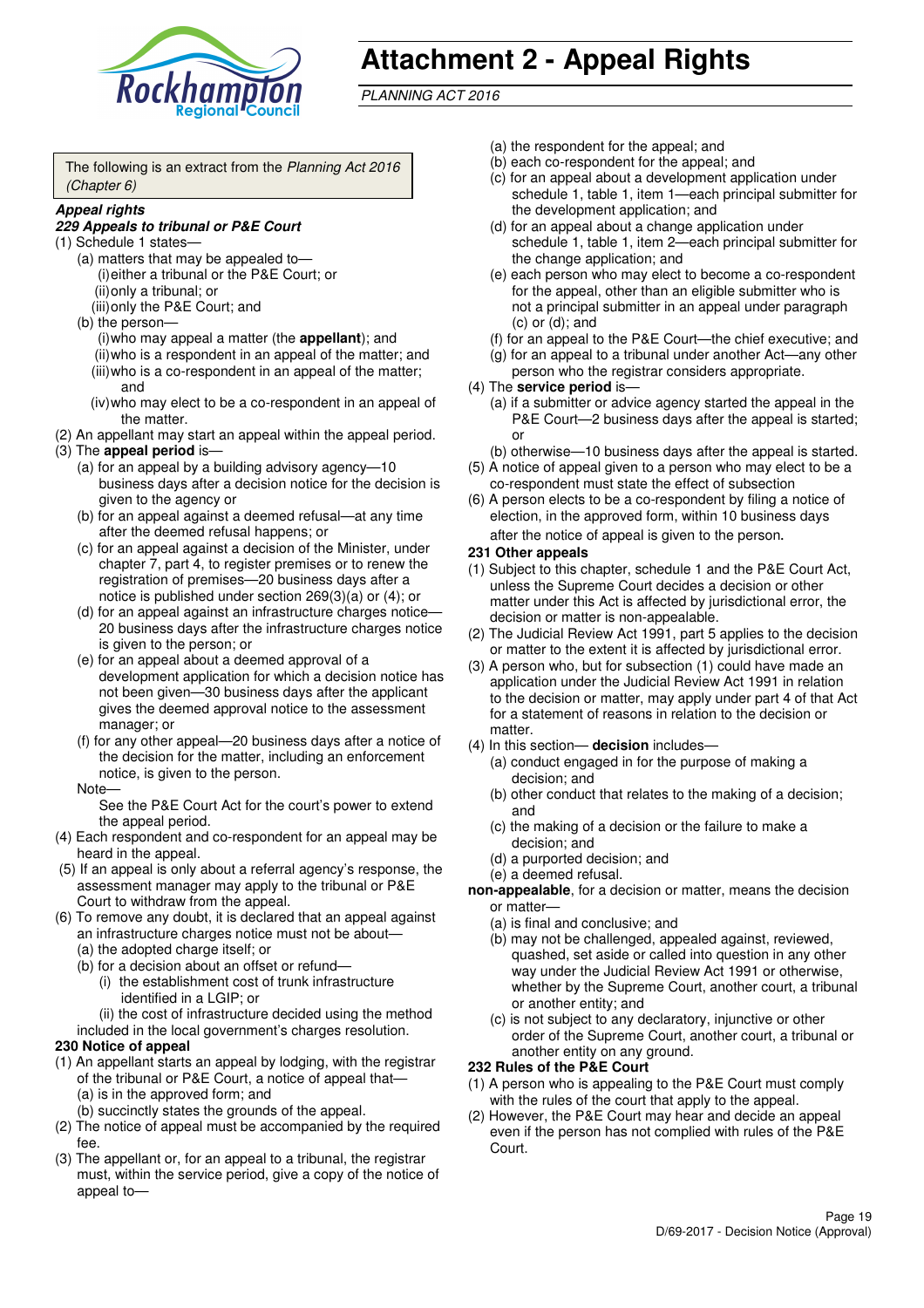

# **Appeal Rights**

PLANNING ACT 2016

# **Schedule 1**

#### **Appeals section 229 1 Appeal rights and parties to appeals**

- (1) Table 1 states the matters that may be appealed to—(a) the P&E court; or (b) a tribunal.
- (2) However, table 1 applies to a tribunal only if the matter involves—
	- (a) the refusal, or deemed refusal of a development application, for—
	- (i) a material change of use for a classified building; or
	- (ii) operational work associated with building work, a retaining wall, or a tennis court; or
	- (b) a provision of a development approval for—
	- (i) a material change of use for a classified building; or
- (ii) operational work associated with building work, a retaining wall, or a tennis court; or
	- (c) if a development permit was applied for—the decision to give a preliminary approval for— (i) a material change of use for a classified building; or
	- (ii) operational work associated with building work, a retaining wall, or a tennis court; or
	- (d) a development condition if—
		- (i) the development approval is only for a material change of use that involves the use of a building classified under the Building Code as a class 2 building; and
		- (ii) the building is, or is proposed to be, not more than 3 storeys; and
		- (iii) the proposed development is for not more than 60 sole-occupancy units; or
	- (e) a decision for, or a deemed refusal of, an extension application for a development approval that is only for a material change of use of a classified building; or
	- (f) a decision for, or a deemed refusal of, a change application for a development approval that is only for a material change of use of a classified building; or
	- (g) a matter under this Act, to the extent the matter relates to—
		- (i) the Building Act, other than a matter under that Act that may or must be decided by the Queensland Building and Construction Commission; or
		- (ii) the Plumbing and Drainage Act, part 4 or 5; or
	- (h) a decision to give an enforcement notice in relation to a matter under paragraphs (a) to (g); or
	- (i) a decision to give an infrastructure charges notice; or
	- (j) the refusal, or deemed refusal, of a conversion application; or
	- (k) a matter that, under another Act, may be appealed to the tribunal; or
	- (l) a matter prescribed by regulation.
- (3) Also, table 1 does not apply to a tribunal if the matter

involves—

- (a) for a matter in subsection  $(2)(a)$  to  $(d)$ 
	- (i) a development approval for which the development application required impact assessment; and
	- (ii) a development approval in relation to which the assessment manager received a properly made submission for the development application; or
- (b) a provision of a development approval about the identification or inclusion, under a variation approval, of a matter for the development.
- (4) Table 2 states the matters that may be appealed only to the P&E Court.
- (5) Table 3 states the matters that may be appealed only to the tribunal.
- (6) In each table—
	- (a) column 1 states the appellant in the appeal; and
	- (b) column 2 states the respondent in the appeal; and
	- (c) column 3 states the co-respondent (if any) in the appeal; and
	- (d) column 4 states the co-respondents by election (if any) in the appeal.
- (7) If the chief executive receives a notice of appeal under section 230(3)(f), the chief executive may elect to be a corespondent in the appeal.

| Table 1<br>Appeals to the P&E Court and, for certain matters, to a tribunal                                                                                                                                                                                                                                                                    |                           |                                         |                                                       |  |  |
|------------------------------------------------------------------------------------------------------------------------------------------------------------------------------------------------------------------------------------------------------------------------------------------------------------------------------------------------|---------------------------|-----------------------------------------|-------------------------------------------------------|--|--|
| 1. Development applications<br>An appeal may be made against-<br>(a) the refusal of all or part of the development application; or<br>(b) the deemed refusal of the development application; or<br>(c) a provision of the development approval; or<br>(d) if a development permit was applied for-the decision to give a preliminary approval. |                           |                                         |                                                       |  |  |
| Column 1                                                                                                                                                                                                                                                                                                                                       | Column 2                  | Column 3                                | Column 4                                              |  |  |
| Appellant                                                                                                                                                                                                                                                                                                                                      | Respondent                | Co-respondent<br>$($ if any $)$         | Co-respondent by election<br>$($ if any $)$           |  |  |
| The applicant                                                                                                                                                                                                                                                                                                                                  | The assessment<br>manager | If the appeal is about<br>a concurrence | 1 A concurrence agency that is<br>not a co-respondent |  |  |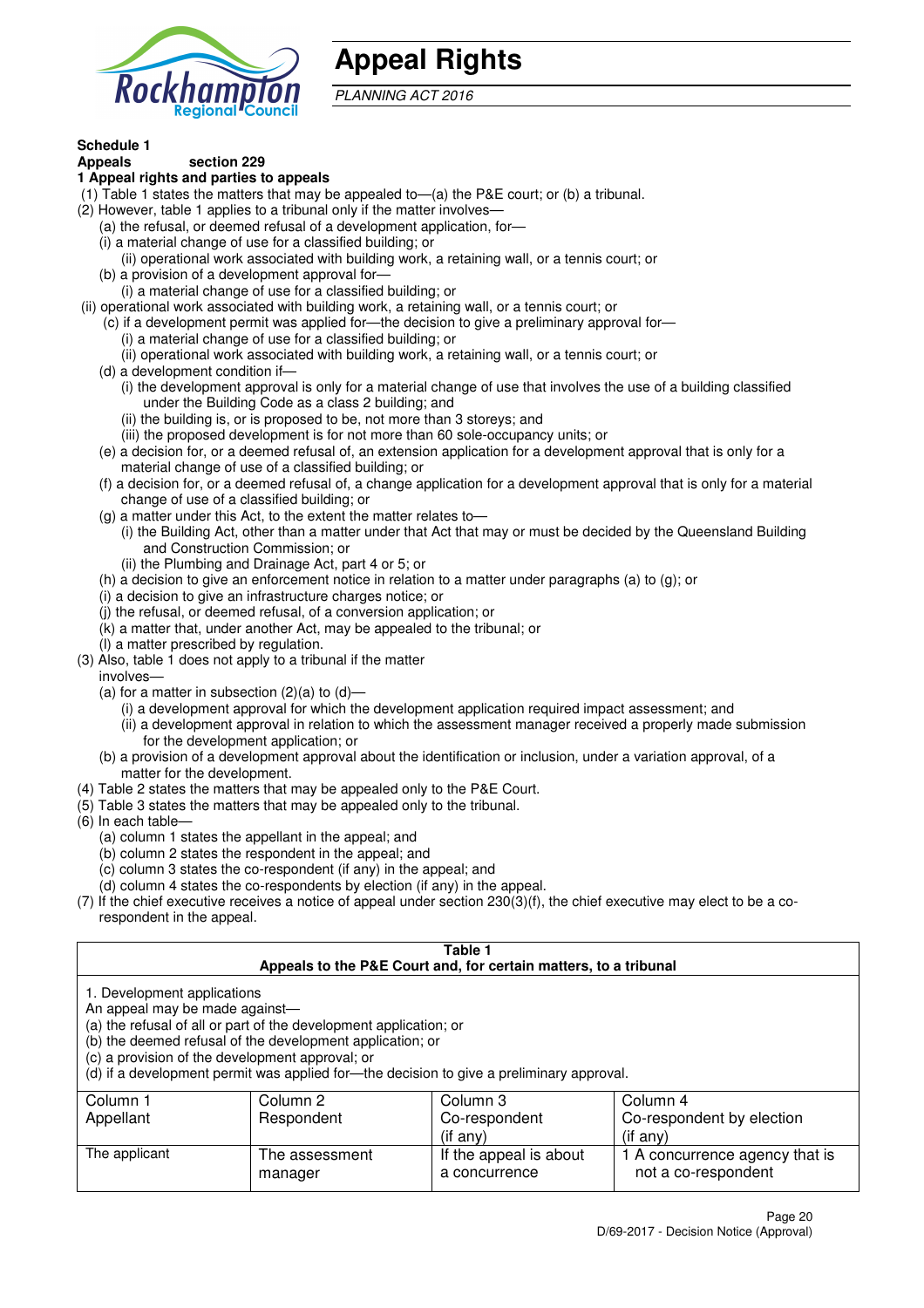|                                                                                                                                                                                                                             |                                                                                                                               | Table 1<br>Appeals to the P&E Court and, for certain matters, to a tribunal |                                                                                                                                                                                                                                                                                                                                                 |
|-----------------------------------------------------------------------------------------------------------------------------------------------------------------------------------------------------------------------------|-------------------------------------------------------------------------------------------------------------------------------|-----------------------------------------------------------------------------|-------------------------------------------------------------------------------------------------------------------------------------------------------------------------------------------------------------------------------------------------------------------------------------------------------------------------------------------------|
|                                                                                                                                                                                                                             |                                                                                                                               | agency's referral<br>response-the<br>concurrence agency                     | 2 If a chosen Assessment<br>manager is the respondent-<br>the prescribed assessment<br>manager<br>3 Any eligible advice agency for<br>the application<br>4 Any eligible submitter for the<br>application                                                                                                                                        |
| 2. Change applications<br>An appeal may be made against-<br>(b) a deemed refusal of a change application.                                                                                                                   |                                                                                                                               |                                                                             | (a) a responsible entity's decision for a change application, other than a decision made by the P&E court; or                                                                                                                                                                                                                                   |
| Column 1<br>Appellant                                                                                                                                                                                                       | Column <sub>2</sub><br>Respondent                                                                                             | Column 3<br>Co-respondent<br>(if any)                                       | Column 4<br>Co-respondent by election<br>(if any)                                                                                                                                                                                                                                                                                               |
| 1 The applicant<br>2 If the responsible<br>entity is the<br>assessment<br>manager-an<br>affected entity that<br>gave a pre-request<br>notice or response<br>notice                                                          | The responsible<br>entity                                                                                                     | If an affected entity<br>starts the appeal-the<br>applicant                 | 1 A concurrence agency for the<br>development application<br>2 If a chosen assessment<br>manager is the respondent-<br>the prescribed assessment<br>manager<br>3 A private certifier for the<br>development application<br>4 Any eligible advice agency for<br>the change application<br>5 Any eligible submitter for the<br>change application |
| 3. Extension applications<br>An appeal may be made against-                                                                                                                                                                 | (a) the assessment manager's decision about an extension application; or<br>(b) a deemed refusal of an extension application. |                                                                             |                                                                                                                                                                                                                                                                                                                                                 |
| Column 1<br>Appellant                                                                                                                                                                                                       | Column <sub>2</sub><br>Respondent                                                                                             | Column 3<br>Co-respondent<br>(if any)                                       | Column 4<br>Co-respondent by election<br>(if any)                                                                                                                                                                                                                                                                                               |
| 1 The applicant<br>1<br>$\mathbf{2}^{\prime}$<br>For a matter other<br>than a deemed<br>refusal of an<br>extension<br>application $-$ a<br>concurrence<br>agency, other than<br>the chief executive,<br>for the application | The assessment<br>manager                                                                                                     | If a concurrence<br>agency starts the<br>appeal – the applicant             | If a chosen assessment<br>manager is the respondent $-$ the<br>prescribed assessment manager                                                                                                                                                                                                                                                    |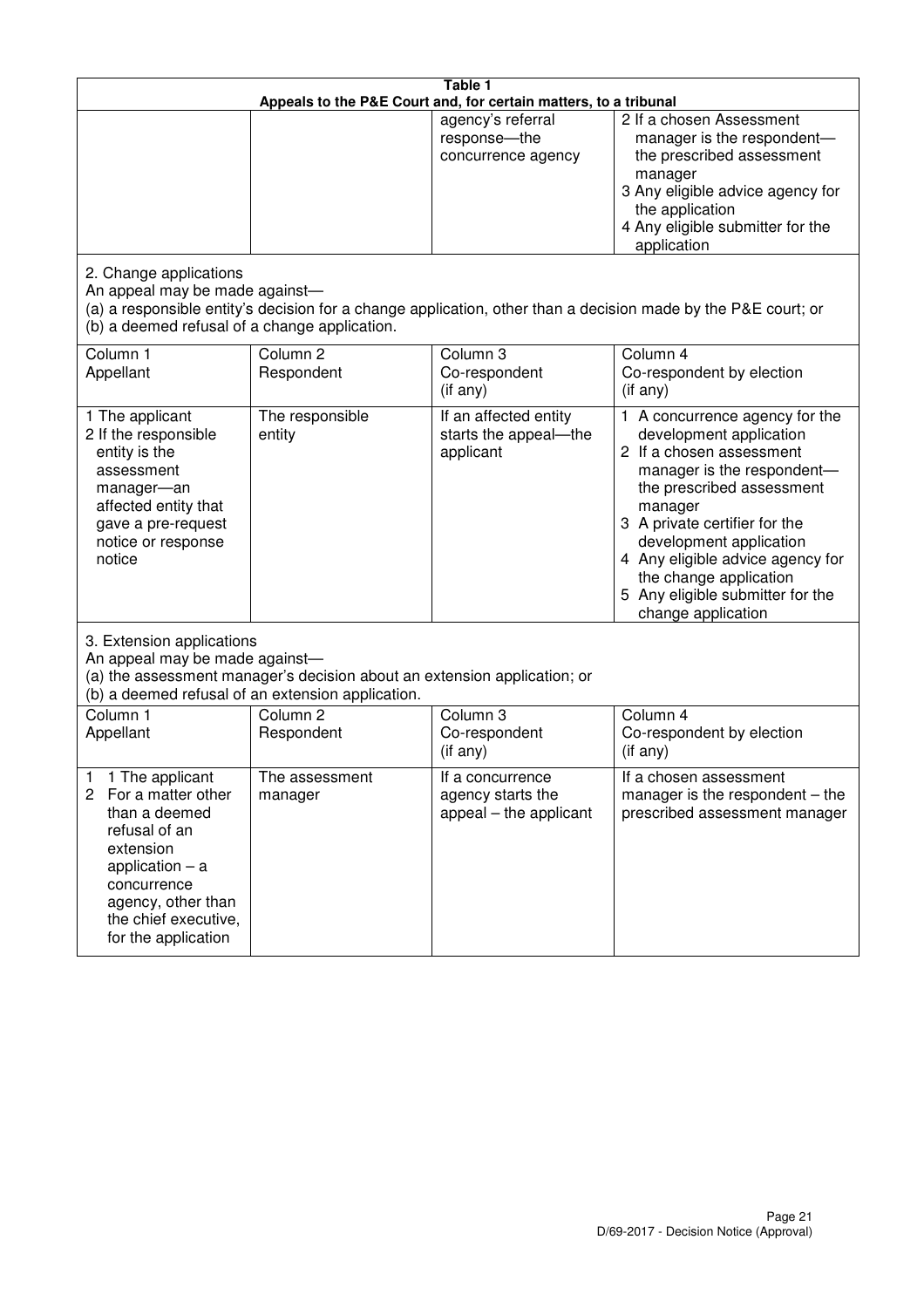#### **Table 1 Appeals to the P&E Court and, for certain matters, to a tribunal**

4. Infrastructure charges notices

- An appeal may be made against an infrastructure charges notice on 1 or more of the following grounds
- a) The notice involved an error relating to
	- (i) The application of the relevant adopted charge; or
- Examples of errors in applying an adopted charge
	- The incorrect application of gross floor area for a non-residential development
	- Applying an incorrect 'use category', under a regulation, to the development
	- (i) The working out of extra demands, for section 120; or
	- (ii) An offset or refund; or
- b) The was no decision about an offset or refund; or
- c) If the infrastructure charges notice states a refund will be given the timing for giving the refund; or
- d) The amount of the charge is so unreasonable that no reasonable relevant local government could have

# imposed the amount.

| Column 1<br>Appellant                                    | Column 2<br>Respondent                                                    | Column 3<br>Co-respondent<br>(if any) | Column 4<br>Co-respondent by election<br>$($ if any $)$ |
|----------------------------------------------------------|---------------------------------------------------------------------------|---------------------------------------|---------------------------------------------------------|
| The person given the<br>Infrastructure charges<br>notice | The local government<br>that gave the<br>infrastructure charges<br>notice |                                       |                                                         |

5. Conversion applications

An appeal may be made against—

(a) the refusal of a conversion application; or

(b) a deemed refusal of a conversion application.

| Column 1<br>Appellant | Column 2<br>Respondent                                                  | Column 3<br>Co-respondent<br>$($ if any $)$ | Column 4<br>Co-respondent by election<br>$($ if any $)$ |
|-----------------------|-------------------------------------------------------------------------|---------------------------------------------|---------------------------------------------------------|
| The applicant         | The local government<br>to which the conversion<br>application was made |                                             |                                                         |

6. Enforcement notices

An appeal may be made against the decision to give an enforcement notice.

| Column 1<br>Appellant                      | Column 2<br>Respondent       | Column 3<br>Co-respondent<br>$($ if any $)$ | Column 4<br>Co-respondent by election<br>$($ if any $)$                                                                                                                    |
|--------------------------------------------|------------------------------|---------------------------------------------|----------------------------------------------------------------------------------------------------------------------------------------------------------------------------|
| The person given the<br>enforcement notice | The enforcement<br>authority |                                             | If the enforcement authority is<br>not the local government for<br>the premises in relation to which<br>the offence is alleged to have<br>happened-the local<br>government |

#### **Table 2 Appeals to the P&E Court only**

1. Appeals from tribunal

An appeal may be made against a decision of a tribunal, other than a decision under

section 252, on the ground of-

(a) an error or mistake in law on the part of the tribunal; or

(b) jurisdictional error.

| Column 1<br>Appellant                             | Column 2<br>Respondent                                    | Column 3<br>Co-respondent<br>$($ if any $)$ | Column 4<br>Co-respondent by election<br>(i f any) |
|---------------------------------------------------|-----------------------------------------------------------|---------------------------------------------|----------------------------------------------------|
| A party to the<br>proceedings for the<br>decision | The other party to the<br>proceedings for the<br>decision | $\overline{\phantom{0}}$                    |                                                    |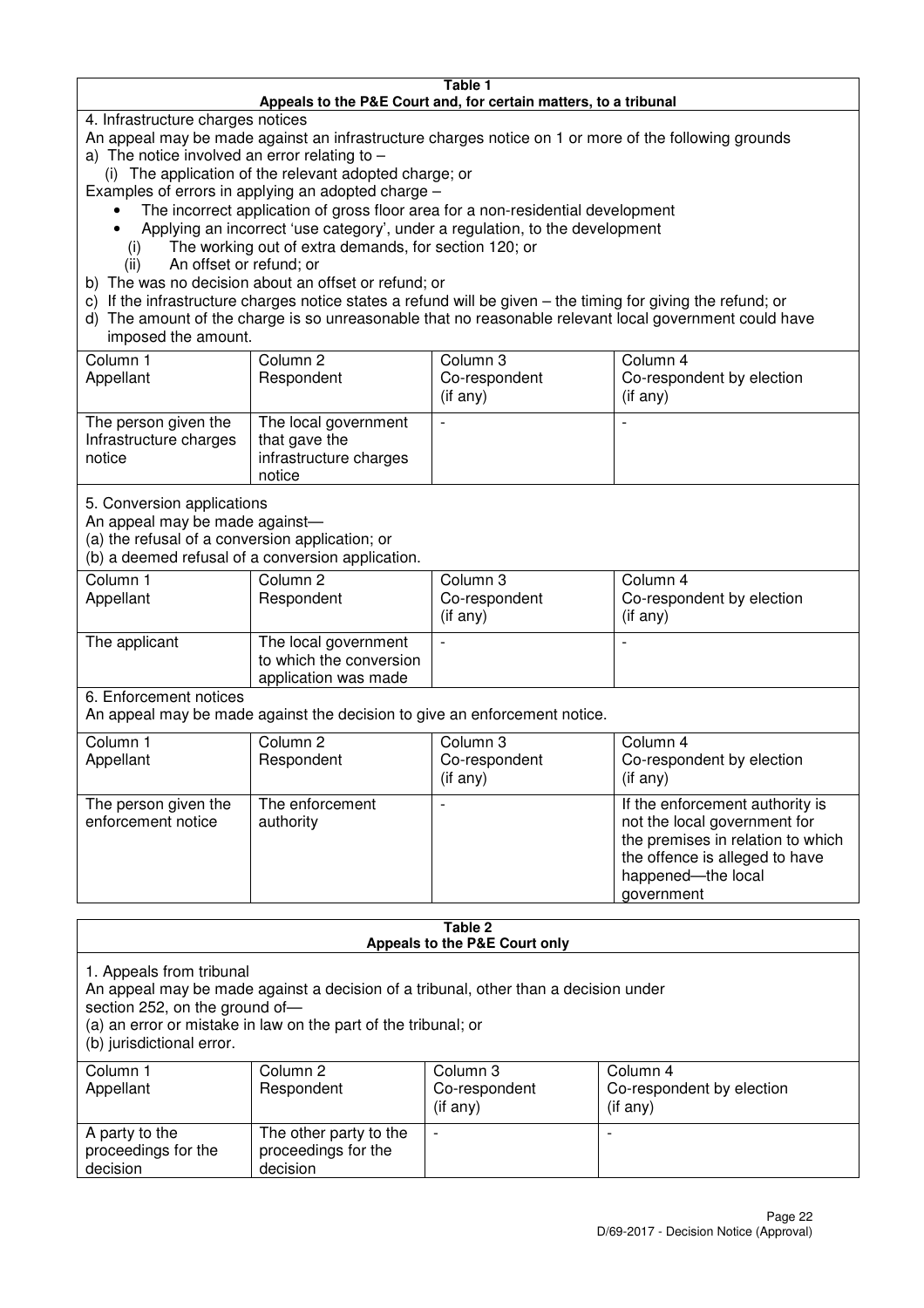#### **Table 2 Appeals to the P&E Court only**

2. Eligible submitter appeals

An appeal may be made against the decision to give a development approval, or an approval for a change application, to the extent that the decision relates to—

(a) any part of the development application for the development approval that required impact assessment; or (b) a variation request.

| Column 1<br>Appellant                                                                                                                                                                                                                                                                                                                                                                  | Column 2<br>Respondent                                                                                                     | Column 3<br>Co-respondent<br>$($ if any $)$                                                                             | Column 4<br>Co-respondent by election<br>(if any)    |  |  |
|----------------------------------------------------------------------------------------------------------------------------------------------------------------------------------------------------------------------------------------------------------------------------------------------------------------------------------------------------------------------------------------|----------------------------------------------------------------------------------------------------------------------------|-------------------------------------------------------------------------------------------------------------------------|------------------------------------------------------|--|--|
| 1 For a development<br>application-an<br>eligible submitter for<br>the development<br>application<br>2 For a change<br>application-an<br>eligible submitter for<br>the change<br>application                                                                                                                                                                                           | 1 For a development<br>application-the<br>assessment<br>manager<br>2 For a change<br>application-the<br>responsible entity | 1 The applicant<br>2 If the appeal is<br>about a concurrence<br>agency's referral<br>response-the<br>concurrence agency | Another eligible<br>submitter for the<br>application |  |  |
| 3. Eligible submitter and eligible advice agency appeals<br>An appeal may be made against a provision of a development approval, or failure to<br>include a provision in the development approval, to the extent the matter relates to-<br>(a) any part of the development application or the change application, for the development approval, that<br>required impact assessment; or |                                                                                                                            |                                                                                                                         |                                                      |  |  |

(b) a variation request.

| Column 1<br>Appellant                                                                                                                                                                                                                                                                         | Column <sub>2</sub><br>Respondent                                                                                          | Column 3<br>Co-respondent<br>$(i f \text{ any})$                                                                        | Column 4<br>Co-respondent by election<br>(if any) |  |  |
|-----------------------------------------------------------------------------------------------------------------------------------------------------------------------------------------------------------------------------------------------------------------------------------------------|----------------------------------------------------------------------------------------------------------------------------|-------------------------------------------------------------------------------------------------------------------------|---------------------------------------------------|--|--|
| 1 For a development<br>application-an<br>eligible submitter for<br>the development<br>application<br>2 For a change<br>application-an<br>eligible submitter for<br>the change<br>application<br>3 An eligible advice<br>agency for the<br>development<br>application or<br>change application | 1 For a development<br>application-the<br>assessment<br>manager<br>2 For a change<br>application-the<br>responsible entity | 1 The applicant<br>2 If the appeal is<br>about a concurrence<br>agency's referral<br>response-the<br>concurrence agency | Another eligible submitter for the<br>application |  |  |
| 4. Compensation claims<br>An appeal may be made against-<br>(a) a decision under section 32 about a compensation claim; or<br>(b) a decision under section 265 about a claim for compensation; or<br>(c) a deemed refusal of a claim under paragraph (a) or (b).                              |                                                                                                                            |                                                                                                                         |                                                   |  |  |
| Column <sub>1</sub>                                                                                                                                                                                                                                                                           | Column <sub>2</sub>                                                                                                        | Column 3                                                                                                                | Column 4                                          |  |  |
| Appellant                                                                                                                                                                                                                                                                                     | Respondent                                                                                                                 | Co-respondent<br>(if any)                                                                                               | Co-respondent by election<br>(if any)             |  |  |
| A person dissatisfied                                                                                                                                                                                                                                                                         | The local                                                                                                                  |                                                                                                                         |                                                   |  |  |

# 5. Registered premises

government to which the claim was made

with the decision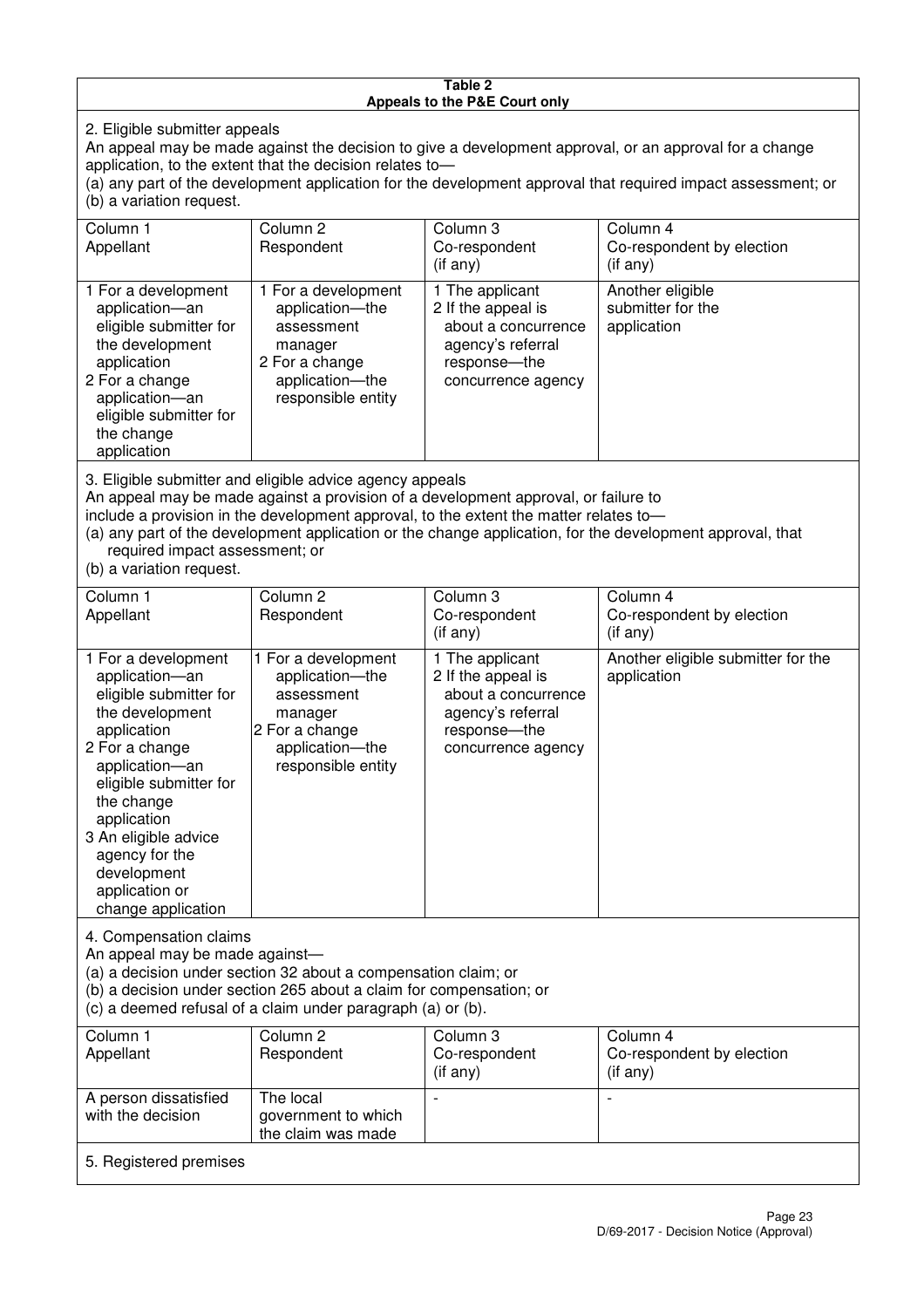| Table 2<br>Appeals to the P&E Court only                                                                                                                                                                                                                                                                             |                                   |                                       |                                                                                                                                                                             |  |  |
|----------------------------------------------------------------------------------------------------------------------------------------------------------------------------------------------------------------------------------------------------------------------------------------------------------------------|-----------------------------------|---------------------------------------|-----------------------------------------------------------------------------------------------------------------------------------------------------------------------------|--|--|
| An appeal may be made against a decision of the Minister under chapter 7, part 4.                                                                                                                                                                                                                                    |                                   |                                       |                                                                                                                                                                             |  |  |
| Column 1<br>Appellant                                                                                                                                                                                                                                                                                                | Column <sub>2</sub><br>Respondent | Column 3<br>Co-respondent<br>(if any) | Column 4<br>Co-respondent by election<br>$($ if any $)$                                                                                                                     |  |  |
| 1 A person given a<br>decision notice about<br>the decision<br>2 If the decision is to<br>register premises or<br>renew the<br>registration of<br>premises-an owner<br>or occupier of<br>premises in the<br>affected area for the<br>registered premises<br>who is dissatisfied<br>with the decision                 | The Minister                      |                                       | If an owner or occupier starts the<br>appeal – the owner of the<br>registered premises                                                                                      |  |  |
| 6. Local laws<br>An appeal may be made against a decision of a local government, or conditions applied,<br>under a local law about-<br>(a) the use of premises, other than a use that is the natural and ordinary consequence of prohibited<br>development; or<br>(b) the erection of a building or other structure. |                                   |                                       |                                                                                                                                                                             |  |  |
| Column 1<br>Appellant                                                                                                                                                                                                                                                                                                | Column <sub>2</sub><br>Respondent | Column 3<br>Co-respondent<br>(if any) | Column 4<br>Co-respondent by election<br>(if any)                                                                                                                           |  |  |
| A person who-<br>(a) applied for the<br>decision; and<br>(b) is dissatisfied with<br>the decision or<br>conditions.                                                                                                                                                                                                  | The local government              | $\overline{\phantom{a}}$              |                                                                                                                                                                             |  |  |
| Table 3<br>Appeals to the tribunal only                                                                                                                                                                                                                                                                              |                                   |                                       |                                                                                                                                                                             |  |  |
| 1. Building advisory agency appeals<br>An appeal may be made against giving a development approval for building work to the extent the building<br>work required code assessment against the building assessment provisions.                                                                                         |                                   |                                       |                                                                                                                                                                             |  |  |
| Column 1<br>Appellant                                                                                                                                                                                                                                                                                                | Column <sub>2</sub><br>Respondent | Column 3<br>Co-respondent<br>(if any) | Column 4<br>Co-respondent by election<br>(if any)                                                                                                                           |  |  |
| A building advisory<br>agency for the<br>development application<br>related to the approval                                                                                                                                                                                                                          | The assessment<br>manager         | The applicant                         | 1 A concurrence agency for the<br>development application<br>related to the approval<br>2 A private certifier for the<br>development application<br>related to the approval |  |  |
| 3. Certain decisions under the Building Act and the Plumbing and Drainage Act<br>An appeal may be made against a decision under-<br>(a) the Building Act, other than a decision made by the Queensland Building and Construction Commission; or<br>(b) the Plumbing and Drainage Act, part 4 or 5.                   |                                   |                                       |                                                                                                                                                                             |  |  |
| Column 1<br>Appellant                                                                                                                                                                                                                                                                                                | Column <sub>2</sub><br>Respondent | Column 3<br>Co-respondent<br>(if any) | Column 4<br>Co-respondent by election<br>(if any)                                                                                                                           |  |  |